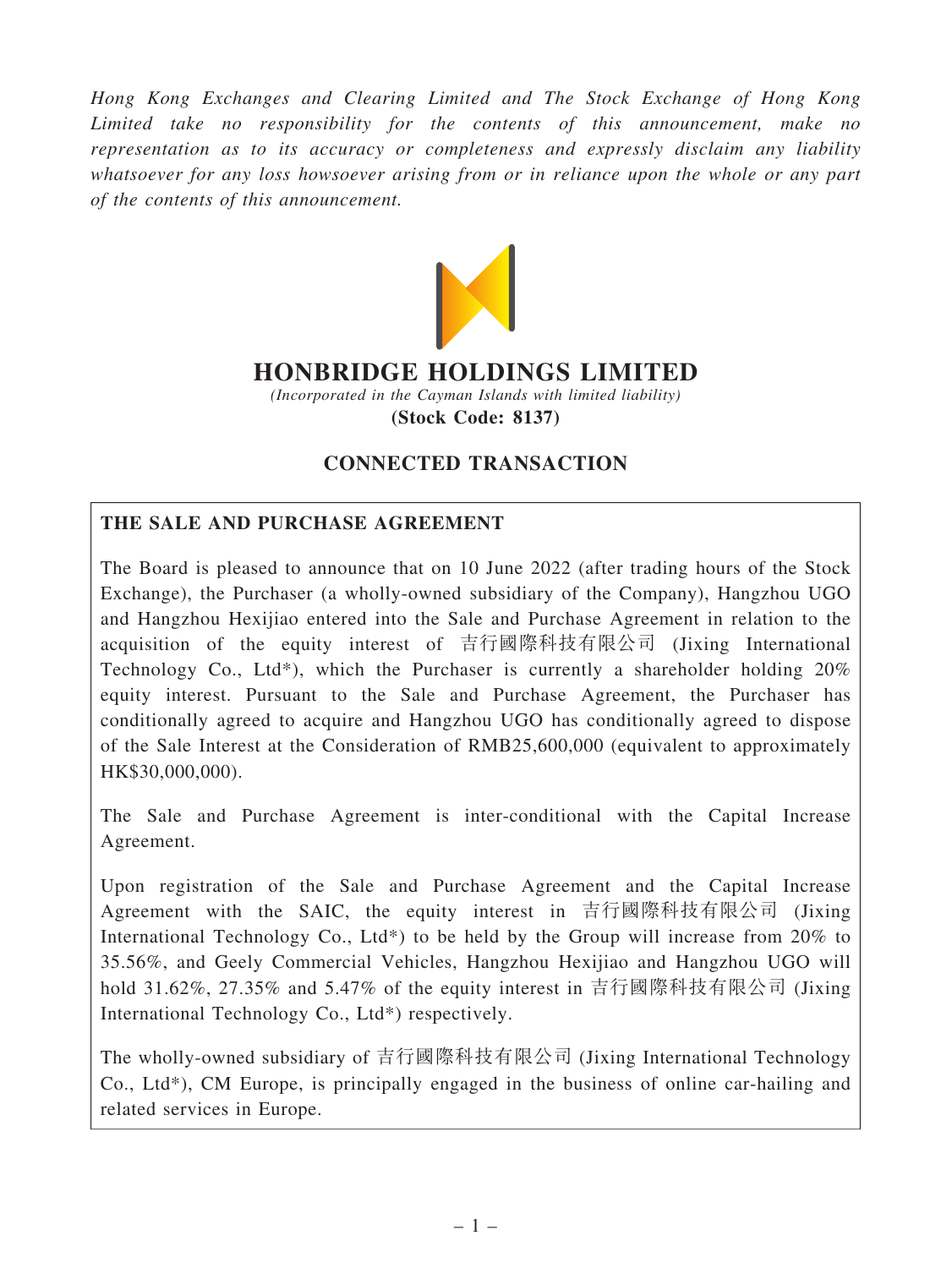# GEM LISTING RULES IMPLICATIONS

As at the date of this announcement, 吉行國際科技有限公司 (Jixing International Technology Co., Ltd\*) is owned as to 20% by the Purchaser, as to 40% by Hangzhou UGO and as to 40% by Hangzhou Hexijiao. Mr. Li, together with companies controlled by him, is interested in 1,953,739,675 Shares, representing approximately 19.83% of the issued share capital of the Company. Hangzhou UGO is a close associate of Mr. Li pursuant to the GEM Listing Rules. Accordingly, Hangzhou UGO is a core connected person of the Company under the GEM Listing Rules and the Acquisition constitutes a connected transaction for the Company under Chapter 20 of the GEM Listing Rules.

As the highest applicable percentage ratio in respect of the Acquisition exceeds 0.1% but is less than 5%, the Acquisition is subject to the reporting and announcement requirements but exempt from the independent Shareholders' approval requirement under the GEM Listing Rules.

### INTRODUCTION

Reference is made to the announcement of the Company dated 11 October 2021.

The Board is pleased to announce that on 10 June 2022 (after trading hours of the Stock Exchange), the Purchaser, Hangzhou UGO and Hangzhou Hexijiao entered into the Sale and Purchase Agreement in relation to the Acquisition. Pursuant to the Sale and Purchase Agreement, the Purchaser has conditionally agreed to acquire and Hangzhou UGO has conditionally agreed to dispose of the Sale Interest at the Consideration of RMB25,600,000 (equivalent to approximately HK\$30,000,000).

The principal terms of the Sale and Purchase Agreement are set out below:

### THE SALE AND PURCHASE AGREEMENT

#### Date

10 June 2022 (after trading hours of the Stock Exchange)

#### Parties

- (1) the Purchaser, being Honbridge Technology Limited, a wholly-owned subsidiary of the Company and holding 20% of the equity interest of the Target Company as at the date of this announcement
- (2) Hangzhou UGO, holding 40% of the equity interest of the Target Company as at the date of this announcement, and principally engaged in research and development of mobile and online applications and provision of online car-hailing service in the PRC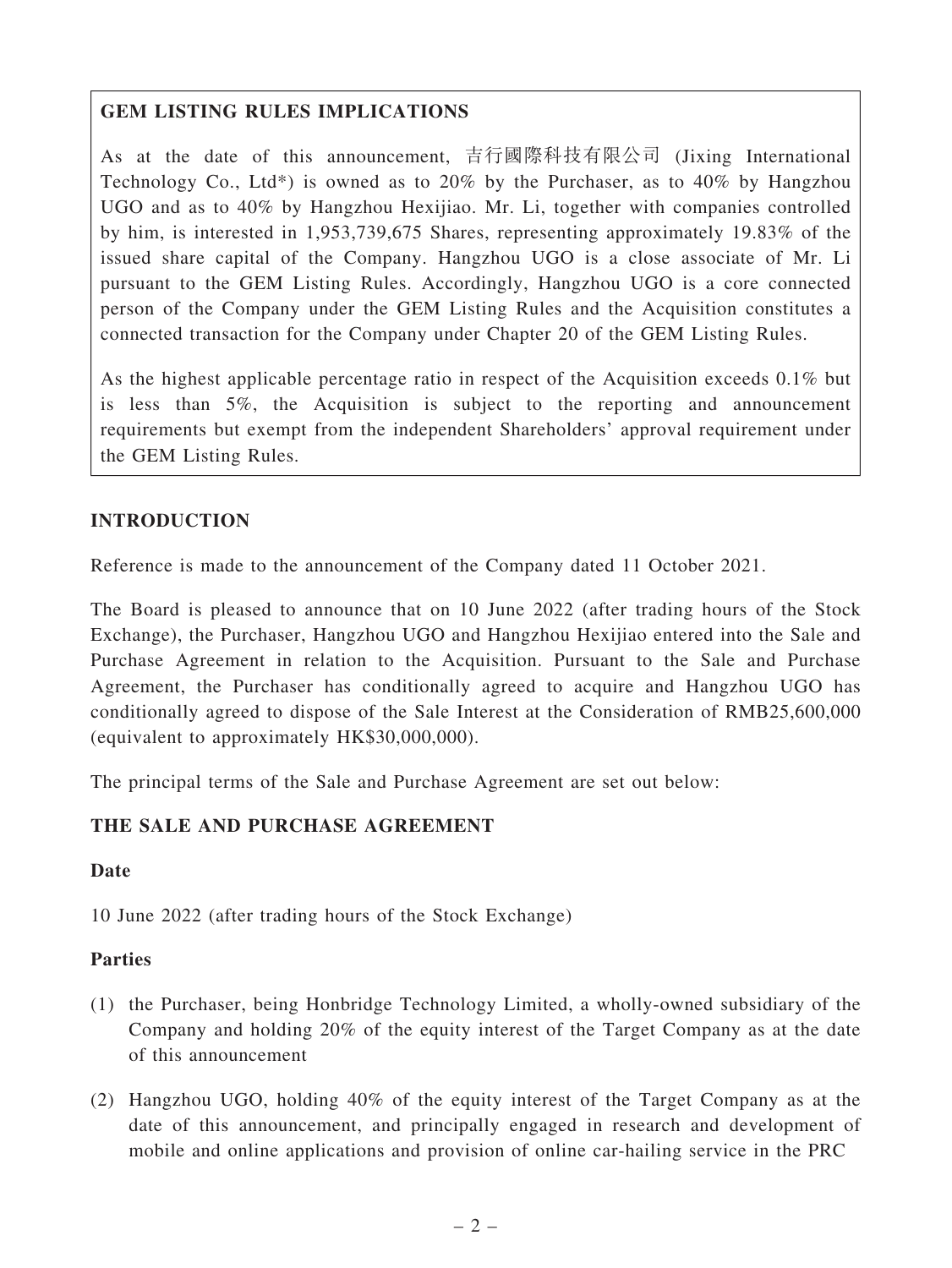(3) Hangzhou Hexijiao, holding 40% of the equity interest of the Target Company as at the date of this announcement, and principally engaged in investment holding

# Hangzhao UGO

As at the date of this announcement, Mr. Li, together with companies controlled by him, is interested in 1,953,739,675 Shares, representing approximately 19.83% of the issued share capital of the Company. Hangzhou UGO is ultimately beneficially owned as to over 80% by companies (one of which being 浙江吉利控股集團有限公司 (Zhejiang Geely Holding Group Company Limited\* "Geely Holding") that are effectively owned as to approximately 90% by Mr. Li and as to approximately 10% by Mr. Li Xingxing, Mr. Li's son. Accordingly, Hangzhou UGO is a close associate of Mr. Li pursuant to the GEM Listing Rules. Therefore, Hangzhou UGO is a core connected person of the Company under the GEM Listing Rules.

To the best of the Directors' knowledge, information and belief having made all reasonable enquiries, save for the above, the ultimate beneficial owners of Hangzhou UGO are third parties independent of the Group and its connected persons.

Mr. Li is the controlling shareholder, founder, chairman of the board of directors of Geely Holding. Geely Holding and its subsidiaries are principally engaged in the sale of automobiles and related parts and components wholesale and retail business. Mr. Li has over 35 years of experience in the investment and management of the automobile manufacturing business in the PRC. Mr. Li is a member of the Chinese People's Political Consultative Conference and was accredited as one of the ''50 Most Influential Persons in China's Automotive Industry in the 50 Years'' by China Automotive News (中國汽車報).

Mr. Li Xingxing graduated from the University of Essex in the United Kingdom, majoring in economics, and has an EMBA from Tsinghua University PBC School of Finance. He has been engaged in motorcycle and automobile manufacturing industry since 2010. He is currently the chairman of Zhejiang Geely Ming Industrial Co., Ltd., the supervisor of Geely Holding, and the executive general manager of Zhejiang Lynk & Co Automobile Sales Co., Ltd.. Mr. Li Xingxing has more than 10 years of investment and management experience in the automobile manufacturing industry.

### Hangzhou Hexijiao

To the best of the Directors' knowledge, information and belief, and having made all reasonable enquiries, Hangzhou Hexijiao and its ultimate beneficial owner are independent of the Group and its connected persons.

Hangzhou Hexijiao is ultimately beneficially owned by Mr. Liu Sheng. He is also a director of the Target Company, and director and president of CM Europe, a subsidiary of the Target Company. Upon receiving his tertiary education in France, he started his own business and has successively established various trading and tour companies in France. Mr.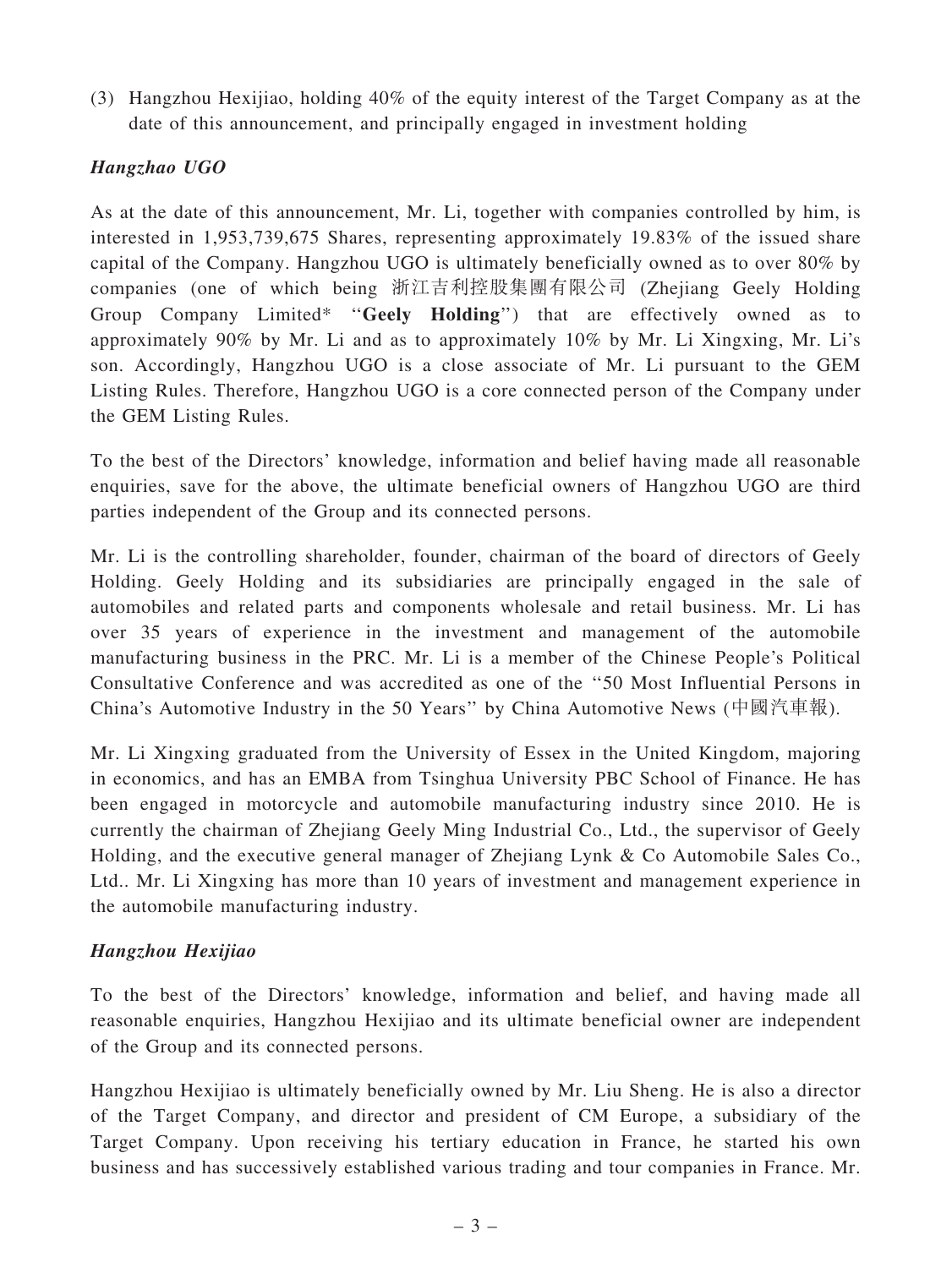Liu Sheng also served as the general manager of Dufan Voyage Paris and helped his business partner receive nearly 300,000 Chinese tourists in 2019. Mr. Liu Sheng was among the first group of talent to be granted ''carte compétence et talent'' in France, and was also awarded the ''commandeur d'honneur''.

### Assets to be acquired

The Sale Interest, representing 32% equity interest of the Target Company held by Hangzhou UGO as at the date of this announcement. The Sale and Purchase Agreement is inter-conditional with the Capital Increase Agreement, details of which are set out in the section headed ''The Capital Increase Agreement'' below. Upon registration of the Sale and Purchase Agreement and the Capital Increase Agreement with the SAIC, the Sale Interest shall represent approximately 15.56% equity interest of the Target Company.

As at the date of this announcement, the Purchaser is a shareholder of the Target Company holding 20% equity interest, and the Target Company is accounted for as an associate of the Company in its consolidated financial statements. Upon registration of the Sale and Purchase Agreement and the Capital Increase Agreement with the SAIC, the Purchaser shall hold 35.56% of the Target Company.

The original acquisition cost to Hangzhou UGO as regards the Sale Interest amounted to RMB25,600,000 (equivalent to approximately HK\$30,000,000).

### The Consideration

The Consideration for the Sale Interest is RMB25,600,000 (equivalent to approximately HK\$30,000,000), which shall be satisfied in cash. The Consideration shall be payable on the tenth Business Days after all conditions precedent have been satisfied (or such other date as may be agreed in writing by the Purchaser and Hangzhou UGO).

The Consideration shall be financed by internal resources of the Group.

The Consideration was determined after arm's length negotiations between the Purchaser and Hangzhou UGO with reference to Hangzhou UGO's cost of the Sale Interest, and the amount of registered capital of the Target Company (being RMB80,000,000, equivalent to approximately HK\$93,600,000). In order to assess the reasonableness and fairness of the Consideration, the Board has reviewed the price-to-revenue ratio and price-to-book ratio analysis on companies being principally engaged in online car-hailing and ride-sharing industry.

The Directors (including the independent non-executive Directors) are of the view that the Consideration is fair and reasonable and is in the interests of the Group and the Independent Shareholders as a whole.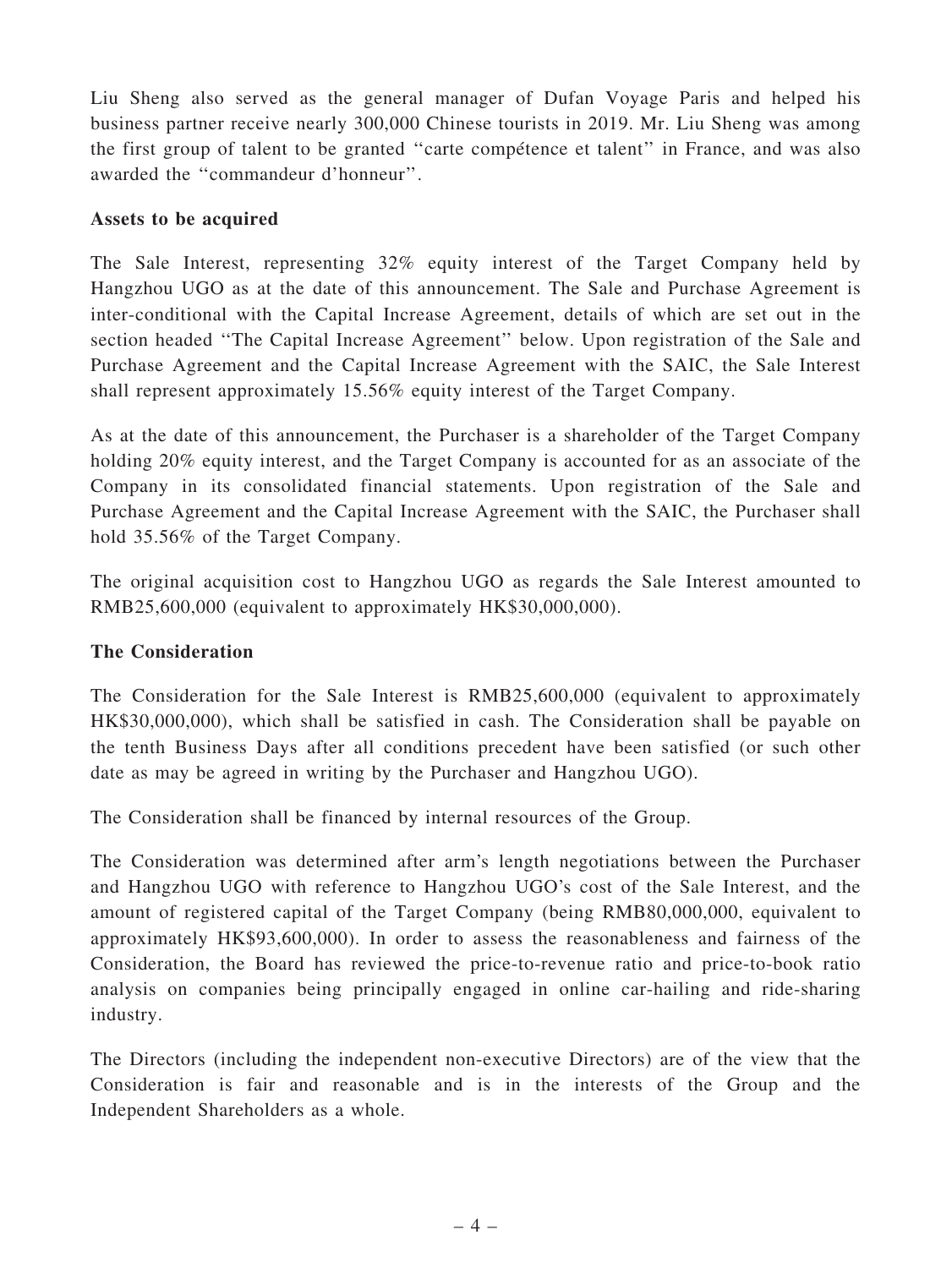### Conditions precedent

Completion of the Acquisition is subject to the satisfaction of the following conditions precedent:

- (a) (if applicable) the passing of the necessary resolution(s) by the Shareholders (other than those who are required to abstain from voting under the GEM Listing Rules) at the general meeting of the Company to approve the Sale and Purchase Agreement and the transactions contemplated thereunder;
- (b) the Original Shareholders and Geely Commercial Vehicles having duly entered into the Capital Increase Agreement;
- (c) all conditions precedent (save for the condition precedent relating to this condition precedent) of the Capital Increase Agreement having been fulfilled; and
- (d) all necessary consents, authorisations, approvals and permits required for the transactions contemplated under the Sale and Purchase Agreement having been obtained and remained valid.

None of the conditions precedent above can be waived. In the event the conditions precedent above are not satisfied on or before 30 June 2022 (or such other date as may be agreed in writing by the parties thereto), the Acquisition shall terminate automatically. Neither party to the Sale and Purchase Agreement shall have any legal liabilities towards each other thereunder save for any antecedent breaches of the terms thereof. The parties shall re-negotiate the acquisition of equity interest in the Target Company.

The Sale and Purchase Agreement and the Capital Increase Agreement are inter-conditional upon each other.

### Application with SAIC

On the tenth Business Day (or such other date as may be agreed in writing by the parties thereto) after all conditions precedent have been satisfied and payment in full of the Consideration by the Purchaser, the Target Company shall make application to the SAIC for registration regarding the change of shareholding contemplated under the Sale and Purchase Agreement.

# **Others**

(a) Upon the Purchaser and Hangzhou Hexijiao having become the Target Company's shareholders holding 35.56% and 27.35% respectively, save for shareholders' resolutions regarding alteration of the Articles of Association, increase or reduction of registered capital of the Target Company, merger, segregation, dissolution or change of company type of the Target Company, Hangzhou Hexijiao agreed to exercise its voting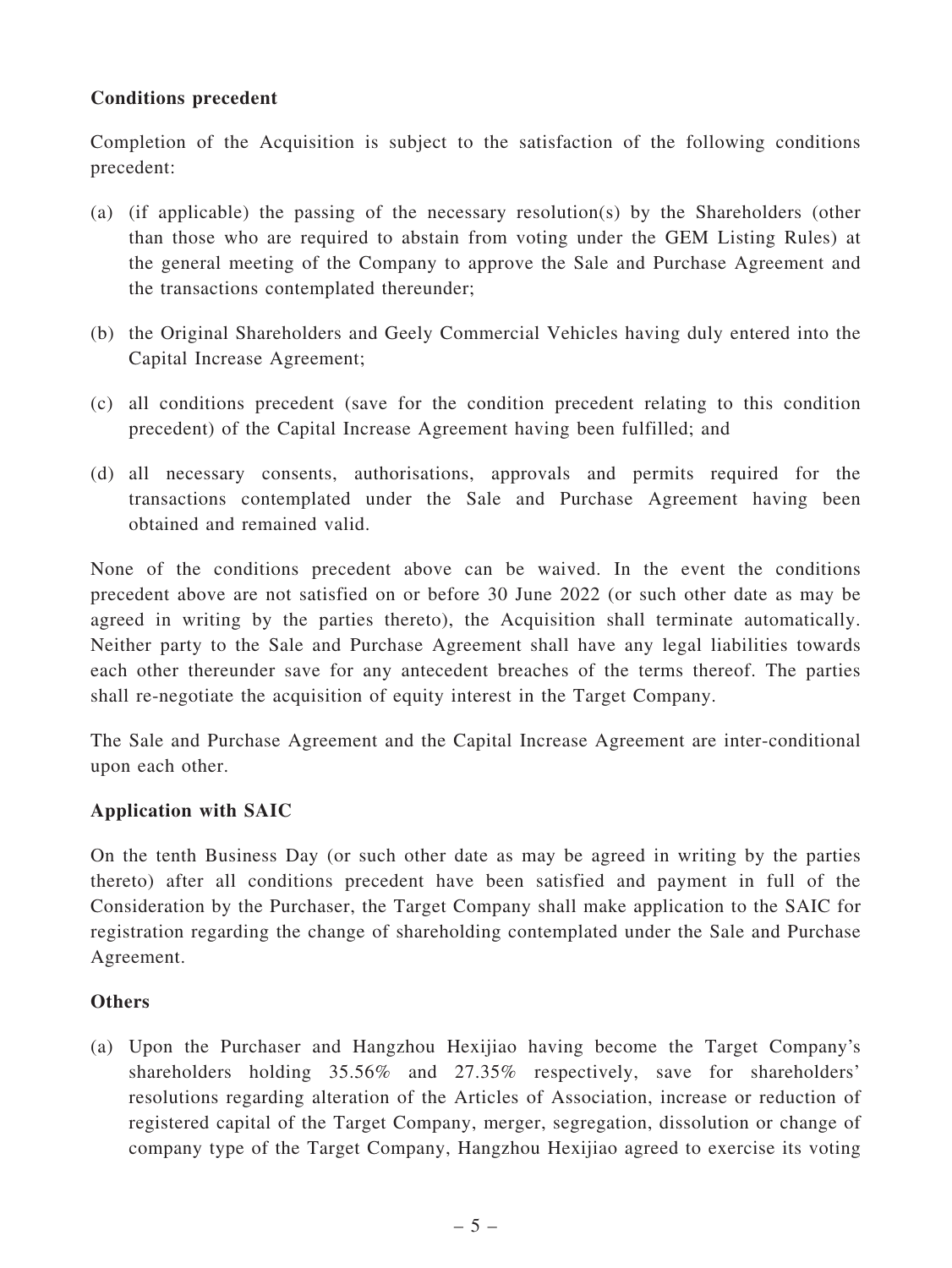rights as a shareholder of the Target Company in the same manner as the Purchaser may decide. The Purchaser and Hangzhou Hexijiao has entered into a concert party agreement (the ''Concert Party Agreement'') to this effect. Please refer to the section headed ''Concert Party Agreement'' below regarding the principal terms of the Concert Party Agreement.

- (b) In the event Hangzhao Hexijiao intends to transfer its equity interest in the Target Company, it shall obtain the Purchaser's prior consent and the Purchaser shall have first right of refusal in respect of such equity interest. The parties to the Sale and Purchase Agreement undertake that they would comply with and procure compliance of the Capital Increase Agreement in respect of shareholders' pre-emptive rights upon completion of the Capital Increase.
- (c) The terms of the Sale and Purchase Agreement shall prevail over the new Articles of Association in case of conflicts.
- (d) The parties to the Sale and Purchase Agreement agreed that the Target Company's wholly-owned subsidiary CM Europe, and its subsidiaries shall be entitled to operate in Europe under the brand of ''Caocao'' for 18 months after completion of the Sale and Purchase Agreement.

### THE CAPITAL INCREASE AGREEMENT

On the same date of the signing of the Sale and Purchase Agreement, Geely Commercial Vehicles, the Target Company and the Original Shareholders entered into the Capital Increase Agreement in relation to the Capital Increase.

The principal terms of the Capital Increase Agreement are as follows:

#### Date

10 June 2022 (after the trading hours of the Stock Exchange)

#### Parties

- (1) the Purchaser
- (2) Hangzhou UGO
- (3) Hangzhou Hexijiao
- (4) Geely Commercial Vehicles, a company established in the PRC and principally engaged in research and development and sales of commercial vehicles
- (5) the Target Company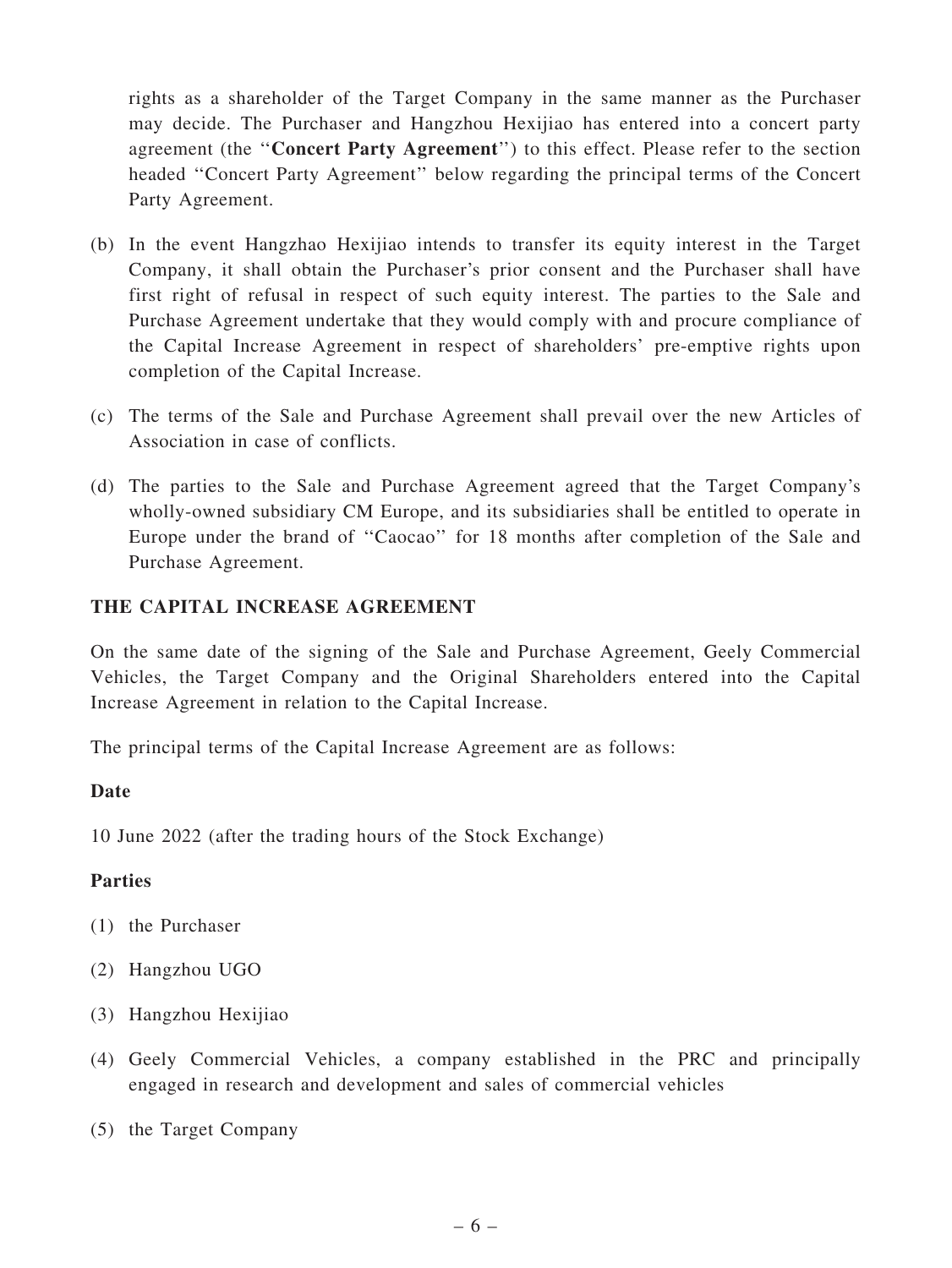As at the date of this announcement, Mr. Li, together with companies controlled by him, is interested in 1,953,739,675 Shares, representing approximately 19.83% of the issued share capital of the Company. Geely Commercial Vehicles is a wholly-owned subsidiary of Geely Holding. Accordingly, Geely Commercial Vehicles is a close associate of Mr. Li pursuant to the GEM Listing Rules. Therefore, Geely Commercial Vehicles is a core connected person of the Company under the GEM Listing Rules.

### Subject matter

As at the date of this announcement, Geely Commercial Vehicles has advanced the Loan in the principal amount of RMB200,000,000 (equivalent to approximately HK\$234,000,000) to the Target Company. The Loan is interest-free and for a term of 3 years ending on 30 June 2022. The Loan is further advanced to the Target Company's subsidiary in the amount of EUR25,600,000 (equivalent to approximately HK\$214,800,000) (the ''Advance'').

Geely Commercial Vehicles agreed to fully capitalise the Loan in order to subscribe for the registered capital of RMB37,000,000 (equivalent to approximately HK\$43,300,000) of the Target Company. Of such capitalisation of RMB200,000,000 (equivalent to approximately HK\$234,000,000), (i) RMB37,000,000 (equivalent to approximately HK\$43,300,000) shall constitute registered capital of the Target Company; and (ii) RMB163,000,000 (equivalent to approximately HK\$190,700,000) shall constitute capital reserve (資本公積) of the Target Company.

The basis of such capitalisation has taken into account the Series Pre-A funding of CM Europe which is further detailed below in the sub-section headed ''Series Pre-A funding of CM Europe'' in the section headed ''The Information of the Target Group''.

As at the date of this announcement, the registered capital of the Target Company is RMB80,000,000 (equivalent to approximately HK\$93,600,000). Upon registration of the Capital Increase with the SAIC, the registered capital of the Target Company will increase to RMB117,000,000 (equivalent to approximately HK\$136,900,000).

The Directors (including the independent non-executive Directors) are of the view that the terms of the Capital Increase Agreement are fair and reasonable and are in the interests of the Group and the Independent Shareholders as a whole.

#### Conditions precedent

Completion of the Capital Increase Agreement is subject to the satisfaction of the following conditions precedent:

(a) all conditions precedent (save for the condition precedent relating to this condition precedent) of the Sale and Purchase Agreement having been fulfilled; and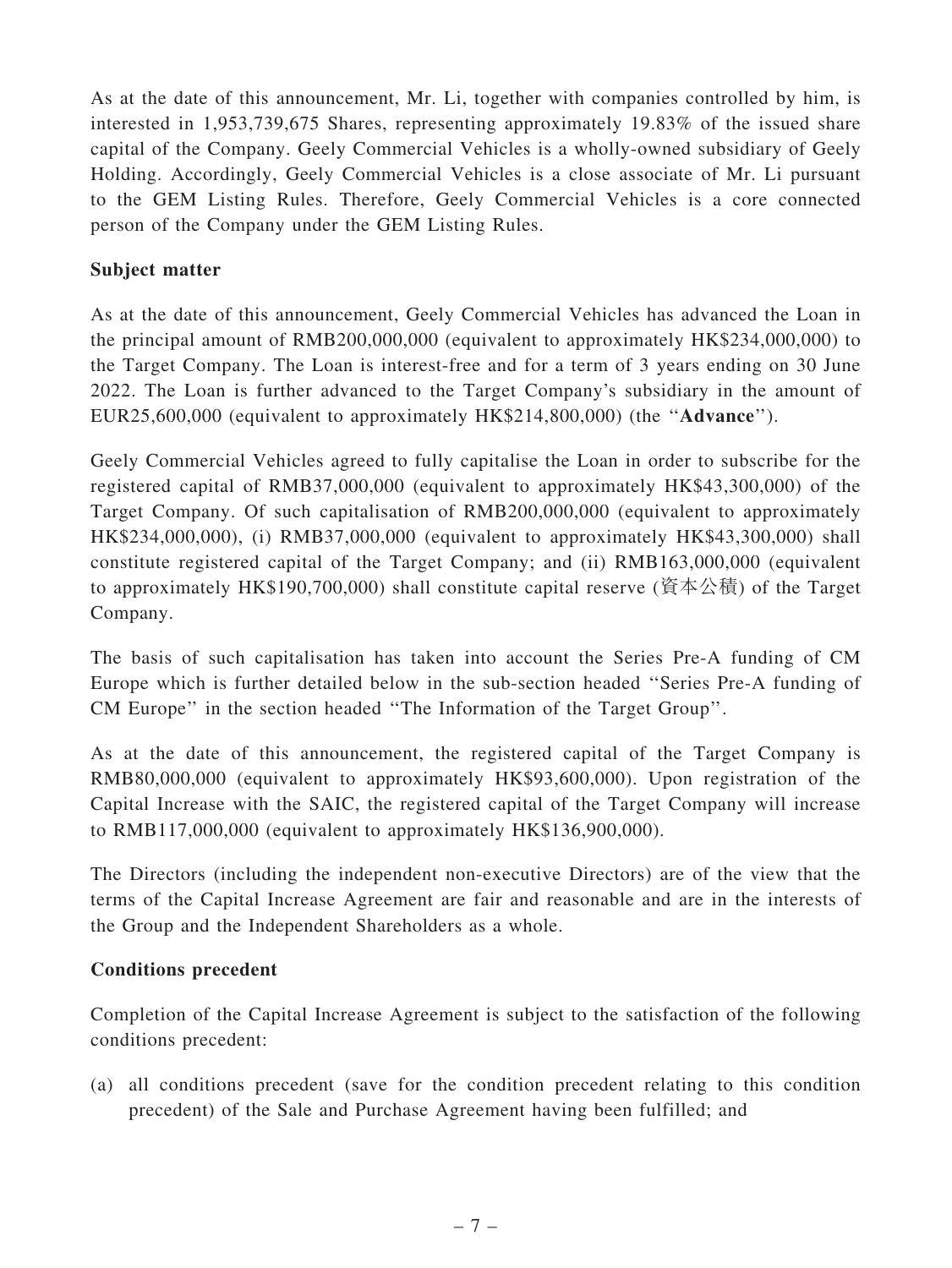(b) all necessary consents, authorisations, approvals and permits required for the transactions contemplated under the Capital Increase Agreement having been obtained and remained valid.

None of the conditions precedent above can be waived. In the event the conditions precedent above are not satisfied on or before 30 June 2022 (or such other date as may be agreed in writing by the parties thereto), the Capital Increase shall be terminated automatically. Neither party to the Capital Increase Agreement shall have any legal liabilities towards each other thereunder save for any antecedent breaches of the terms thereof.

The Sale and Purchase Agreement and the Capital Increase Agreement are inter-conditional upon each other.

### Application with SAIC

Within ten Business Days (or such other date as may be agreed in writing by the parties thereto) after all conditions precedent have been satisfied and the payment of the Consideration by the Purchaser under the Sale and Purchase Agreement, the Target Company shall make application to the SAIC for registration regarding the change of shareholding contemplated under the Capital Increase Agreement. Such date to make SAIC application shall be no later than 30 June 2022 (or such other date to be agreed by the parties thereto in writing).

### Operation of the Target Company upon registration of the Capital Increase Agreement

### (i) Board of directors

The board of directors of the Target Company shall comprise five directors, whereupon three shall be nominated by the Purchaser, one shall be nominated by Hangzhou Hexijiao and one shall be nominated by Geely Commercial Vehicles. The chairman shall be nominated by the Purchaser and elected by the shareholders of the Target Company at the shareholders' meeting.

### (ii) Shareholders' resolutions

Upon the Purchaser and Hangzhou Hexijiao having become the Target Company's shareholders holding 35.56% and 27.35% respectively, save for shareholders' resolutions regarding alteration of the Articles of Association, increase or reduction of registered capital of the Target Company, merger, segregation, dissolution or change of company type of the Target Company, Hangzhou Hexijiao agreed to exercise its voting rights as a shareholder of the Target Company in the same manner as the Purchaser may decide. The Purchaser and Hangzhou Hexijiao has entered into the Concert Party Agreement to this effect. Please refer to the section headed ''Concert Party Agreement'' below regarding the principal terms of the Concert Party Agreement.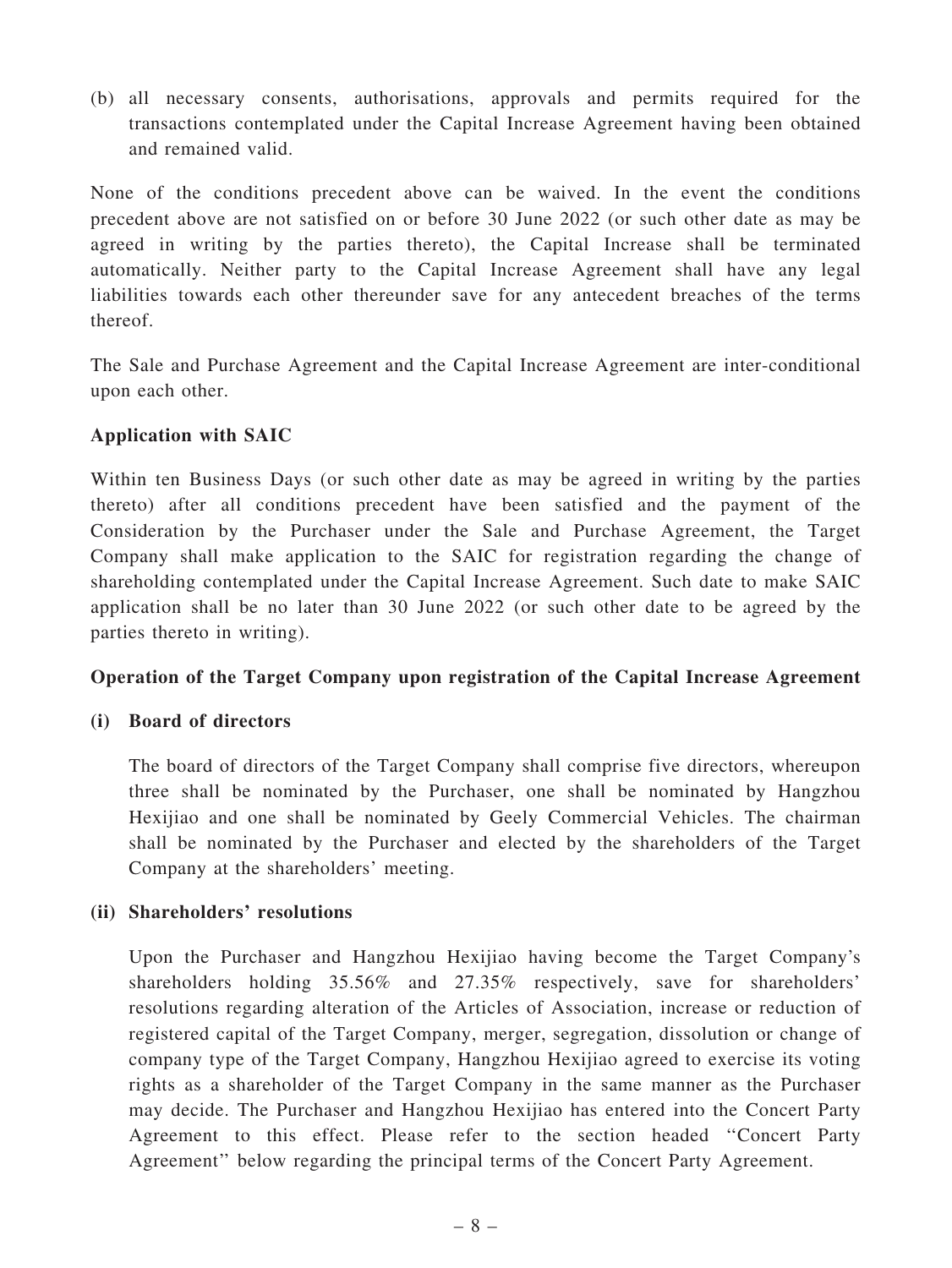### (iii) Tax

Each party to the Capital Increase Agreement shall be responsible for its own tax under applicable laws and regulations.

# (iv) Pre-emptive rights

- (1) If the Target Company intends to increase its registered capital or if the shareholders intend to transfer their equity interest in the Target Company, and such increase in registered capital or transfer of equity interest may lead to an increase in equity interest held by the Purchaser and/or Hangzhou Hexijiao, the Purchaser and/or Hangzhou Hexijiao must first acquire equity interest from Geely Commercial Vehicles until all equity interest in the Target Company held by Geely Commercial Vehicles have been sold to the Purchaser and/or Hangzhou Hexijiao.
- (2) For so long as Geely Commercial Vehicles remains a shareholder of the Target Company, unless its approval has been obtained, the Purchaser and/or Hangzhou Hexijiao shall not transfer any of its equity interest in the Target Company to any non-shareholder.
- (3) If Geely Commercial Vehicles agrees to the Purchaser and/or Hangzhou Hexijiao's transfer to any non-shareholder, Geely Commercial Vehicles shall be entitled to request the Purchaser and/or Hangzhou Hexijiao to procure the potential purchaser to first acquire Geely Commercial Vehicles' equity interest.
- (4) If Geely Commercial Vehicles agrees to the Purchaser and/or Hangzhou Hexijiao's transfer to any non-shareholder but has not exercised its first right of disposal pursuant to paragraph (3) above or that such disposal does not complete, the Purchaser and/or Hangzhou Hexijiao shall be entitled to proceed with disposal to the potential purchaser. However, under such circumstances, the Purchaser shall have first right of refusal over the equity interest intended to be disposed of by Hangzhou Hexijiao.
- (5) If Geely Commercial Vehicles or Hangzhou UGO intended to dispose of its equity interest in the Target Company to non-shareholder, the Purchaser shall have first right of refusal on such equity interest.
- (6) The terms of the Capital Increase Agreement shall prevail over the new Articles of Association in case of conflicts.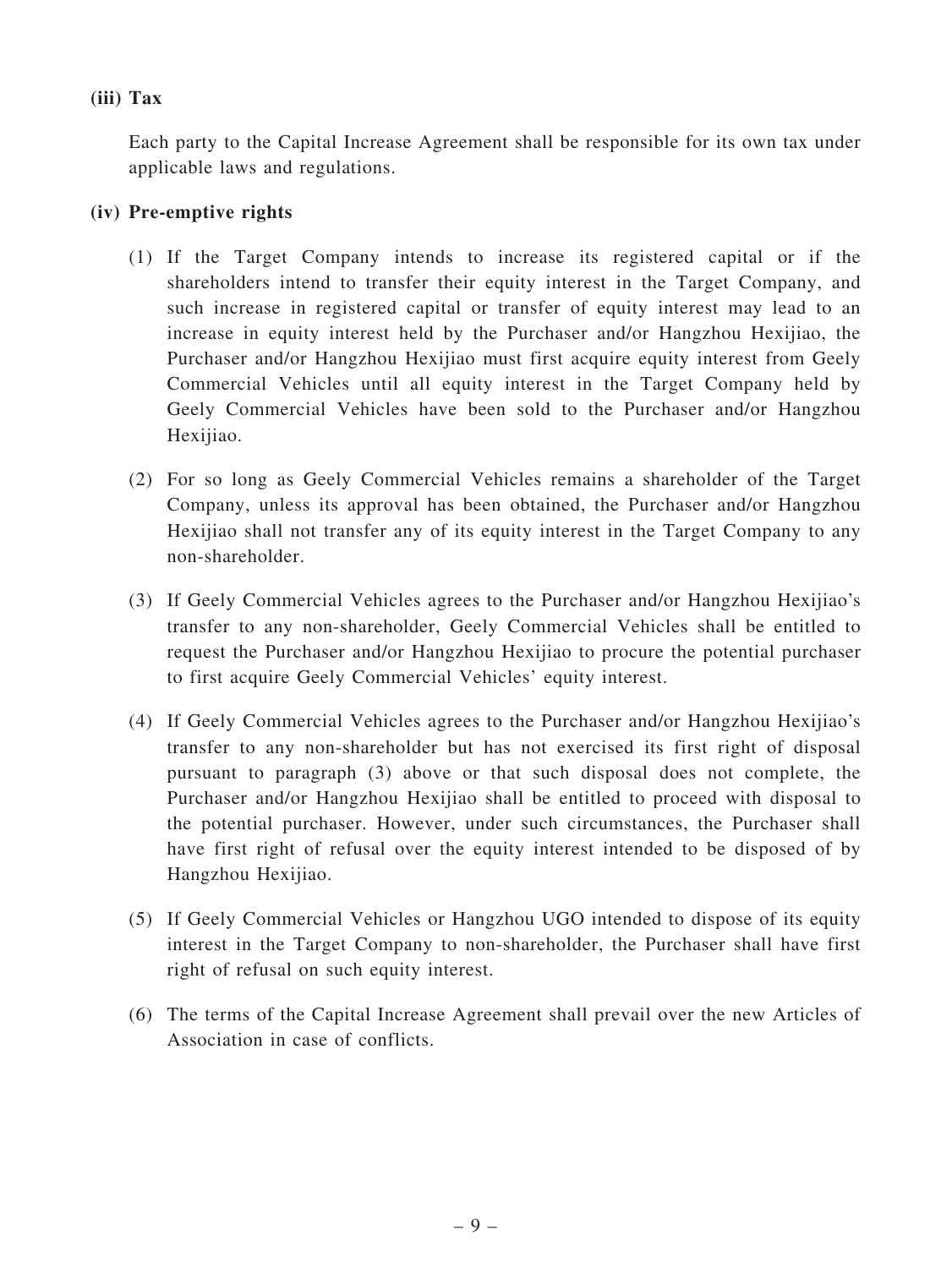### CONCERT PARTY AGREEMENT

To shorten the decision making process and strengthen the strategy implementation of the Target Company which can facilitate the development and operation of the Target Group, the Purchaser and Hangzhou Hexijiao have entered into the Concert Party Agreement and the principal terms are as follows:

### Date

10 June 2022 (after trading hours of the Stock Exchange)

### Parties:

- 1. the Purchaser
- 2. Hangzhou Hexijiao

#### Principal terms:

- (a) Hangzhou Hexijiao agrees to exercise its voting rights or to approve any written resolutions as a shareholder of the Target Company in the same manner as the Purchaser may decide, save for those resolutions relating to alteration of the Articles of Association, increase or reduction of registered capital of the Target Company, the merger, segregation, dissolution or change of company type of the Target Company.
- (b) During the term of the Concert Party Agreement, Hangzhou Hexijiao agrees, before proposing any resolutions at general meetings or exercising its voting rights at general meetings, to coordinate with the Purchaser regarding voting. The Purchaser's decision shall be final.
- (c) If Hangzhou Hexijiao cannot attend any general meetings in person, Hangzhou Hexijiao shall appoint the Purchaser or such other person as nominated by the Purchaser to vote for and on its behalf.
- (d) The Purchaser shall have the power to execute any documents for and on Hangzhou Hexijiao's behalf. Hanzhou Hexijiao shall acknowledge any documents executed by the Purchaser on its behalf be valid and binding upon Hangzhou Hexijiao.
- (e) The Concert Party Agreement shall become effective upon the Purchaser and Hangzhou Hexijiao having become the Target Company's shareholders holding 35.56% and 27.35% respectively, and when the Concert Party Agreement has been duly signed by the Purchaser and Hangzhou Hexijiao.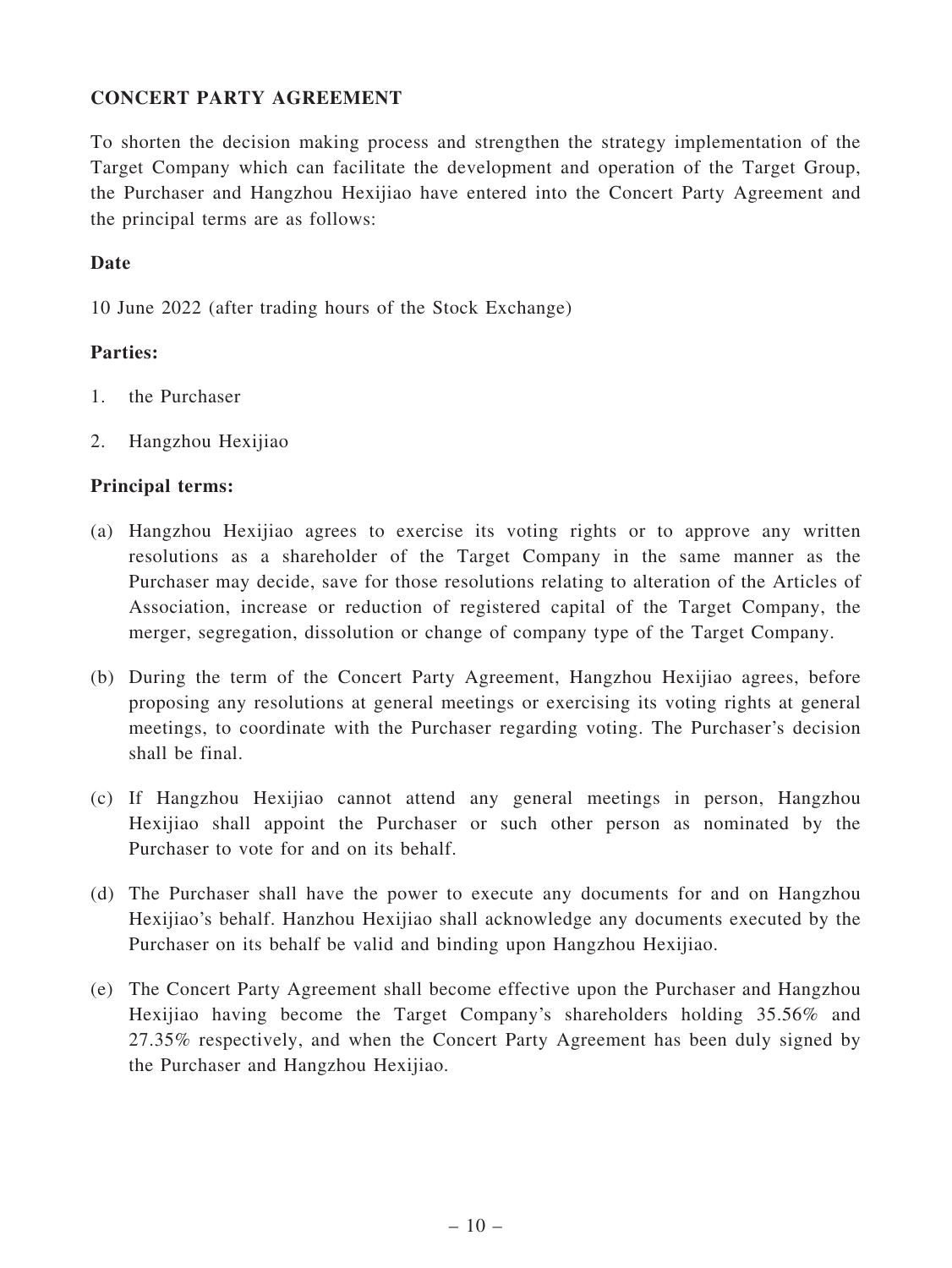- (f) The Concert Party Agreement shall remain valid until the Purchaser and Hangzhou Hexijiao decide otherwise, or when either the Purchaser or Hangzhou Hexijiao shall cease to hold any equity interest in the Target Company.
- (g) In the event Hangzhou Hexijiao intends to sell, transfer, charge or dispose of its equity interest in the Target Company in any manner, Hangzhou Hexijiao shall obtain the prior written consent of the Purchaser, and subject to the pre-emptive rights set out in the Capital Increase Agreement, the Purchaser shall have a first right of refusal upon such equity interest.

The Directors (including the independent non-executive Directors) are of the view that the terms of the Concert Party Agreement are fair and reasonable and are in the interests of the Group and the Independent Shareholders as a whole.

### THE ARTICLES OF ASSOCIATION

There will be in place a new Articles of Association as regards the transactions contemplated under the Sale and Purchase Agreement and the Capital Increase Agreement.

The principal terms of the new Articles of Association are as follows:

#### Term

The Target Company shall have a term of 30 years ending on 25 April 2039.

### Scope of business

Technological development, technological services, technological consultation and transfer of results: mobile software, electronics products, computer network technology and computer system integration; services: graphic design, economic information consultation, corporate management consultation, computer maintenance, electricity supply (including distribution and sales of electricity) (operating with license), installation, maintenance and operation of charging piles, general road freight transportation and road passenger transportation; design, production, agency and distribution: domestic advertisement (excluding distribution of online advertisement); sales: computer software and auxiliary equipment, electronics products, apparel, shoes and hats, bags, maternal and child products, digital products, cosmetics products (excluding repackaging), jewelries and accessories, glasses (excluding contact lenses), flowers, pet supplies, furniture and building materials, home products, automobile accessories, office supplies, outdoor products and groceries; and import and export of goods or technologies except for those prohibited or required administrative approval by the State and those fall within the scope of the special administration measures for foreign investment admission as stipulated by the State (for the projects requiring approval according to laws, approvals from the relevant authorities must be obtained prior to the commencement of operation).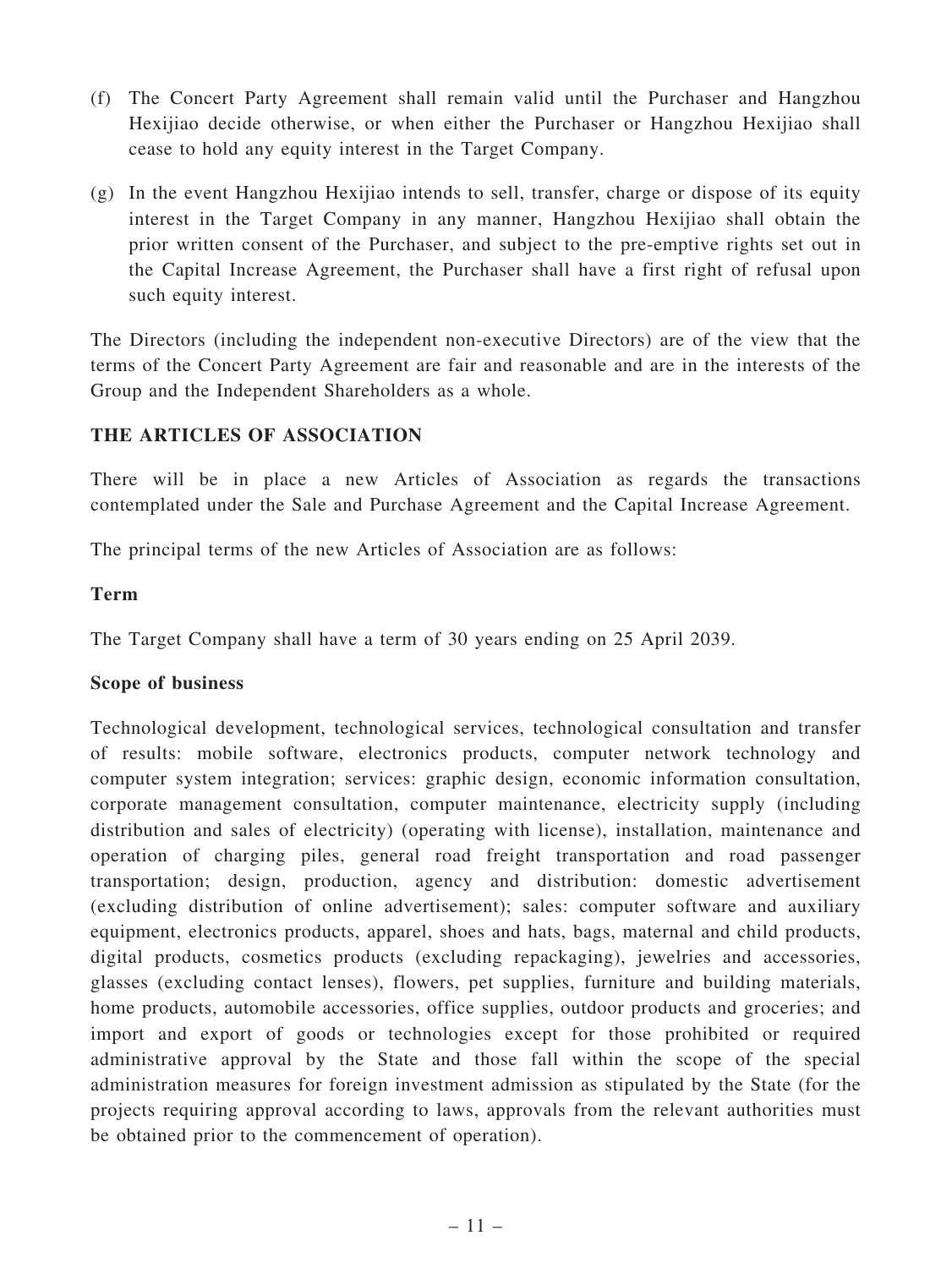# Registered capital

RMB117,000,000 (equivalent to approximately HK\$136,900,000).

#### Capital contribution

Pursuant to the new Articles of Association, the capital contribution in the Target Company shall be as follows:

| <b>Parties</b>            | Form of<br>contribution | Amount         | <b>Shareholding</b> |
|---------------------------|-------------------------|----------------|---------------------|
| The Purchaser             | Cash                    | RMB41,600,000  | 35.56%              |
| Hangzhou UGO              | Cash                    | RMB6,400,000   | 5.47%               |
| Hangzhou Hexijiao         | Cash                    | RMB32,000,000  | 27.35%              |
| Geely Commercial Vehicles | Cash                    | RMB37,000,000  | 31.62%              |
| Total:                    |                         | RMB117,000,000 | 100%                |

#### Board composition

The board of directors of the Target Company shall comprise five directors, whereupon three shall be nominated by the Purchaser, one shall be nominated by Hangzhou Hexijiao and one shall be nominated by Geely Commercial Vehicles. The chairman shall be nominated by the Purchaser and elected by the shareholders of the Target Company at the shareholders' meeting.

#### **Supervisor**

The Target Company shall have two supervisors, whereupon one shall be nominated by the Purchaser and the other one shall be nominated by Geely Commercial Vehicles and elected by the shareholders of the Target Company at the shareholders' meeting.

#### Shareholders' meetings

Shareholders at the shareholders' meetings of the Target Company shall exercise their voting rights in proportion to their capital contributions to the Target Company. Passing of the following resolutions shall require more than two-thirds of the voting rights:

- (a) increase or reduction of registered capital of the Target Company, the merger, segregation, dissolution or change of company type of the Target Company; and
- (b) the amendments to the Articles of Association.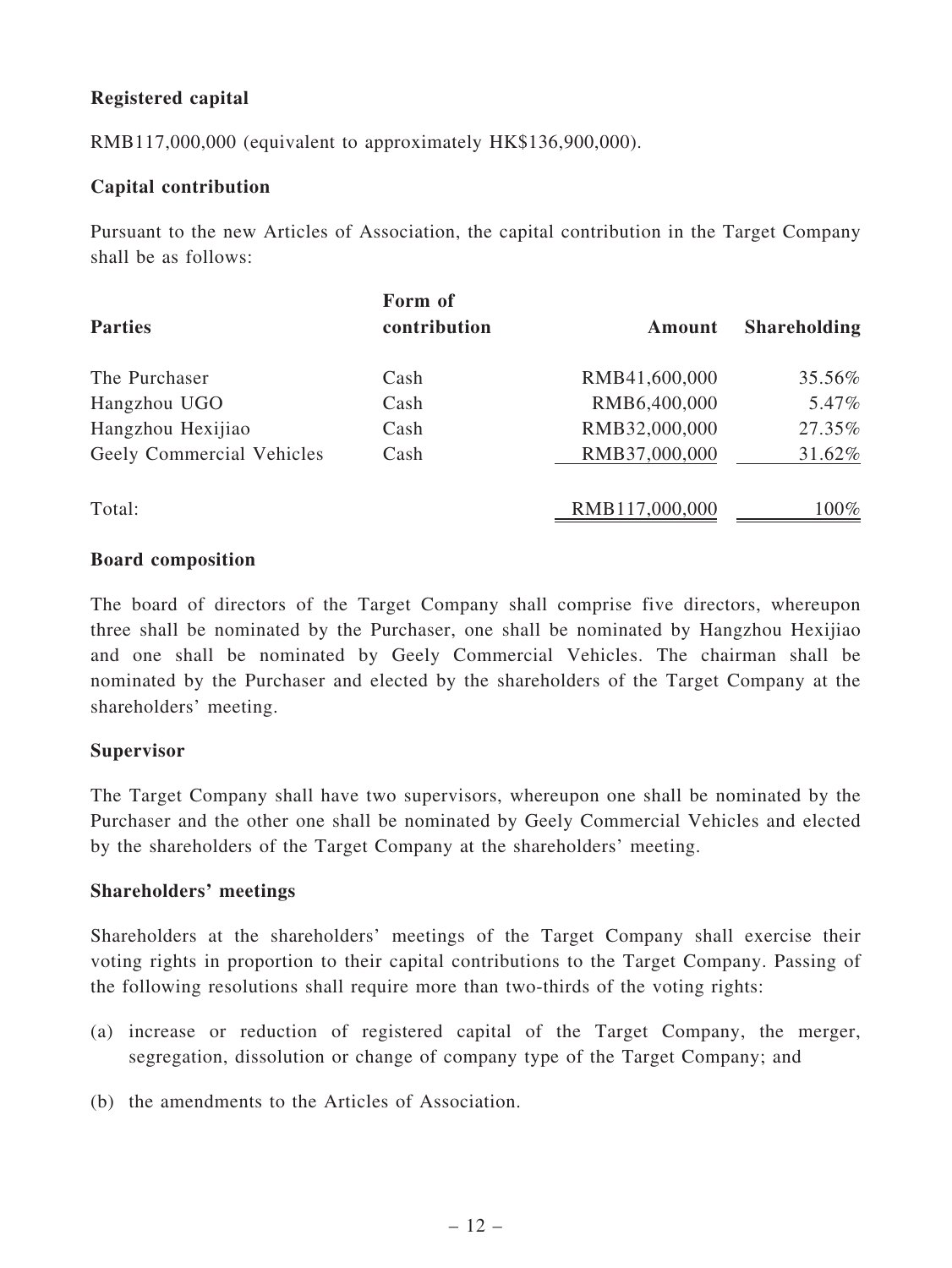The following resolutions required majority of the voting rights:

- (a) the grant of guarantee to the shareholders or ultimate beneficial owner of the Target Company, provided that such shareholders or ultimate beneficial owner of the Target Company shall have abstained from voting; and
- (b) all other resolutions of the shareholders of the Target Company.

### Profit sharing

The parties to the Target Company shall be entitled to share the profit of the Target Company in proportion to their capital contribution in the Target Company.

### Pre-emptive rights

In the event any shareholder of the Target Company would like to transfer its equity interest to non-shareholder, it shall obtain majority consent from other shareholders. Where majority consent has been obtained from other shareholders for the transfer, such other shareholders shall have first right of refusal over such equity interest intended to be sold by the selling shareholder. Any dissenting shareholder should acquire such equity interest. Otherwise, consent shall be deemed to have been obtained from such dissenting shareholder.

### LICENCE AGREEMENT

Pursuant to the joint venture agreement entered into among the Original Shareholders in April 2019, Hangzhou UGO should develop a special software system for online car-hailing service in Europe (the "Online System"), and the Target Company was entitled to use such Online System free of charge for two years after its launch. The Online System was launched on 3 January 2020 and thus the expiry of free use by the Target Company fell on 3 January 2022. On 4 January 2022, the Target Group and Hangzhou UGO entered into a software licence agreement (the ''Licence Agreement'') regarding the continuing provision of the Online System by Hangzhou UGO to the Target Company from 4 January 2022 to 3 January 2024.

Principal terms of the Licence Agreement are as follows:

# Date

4 January 2022

# Parties

- 1. the Target Company
- 2. Hangzhou UGO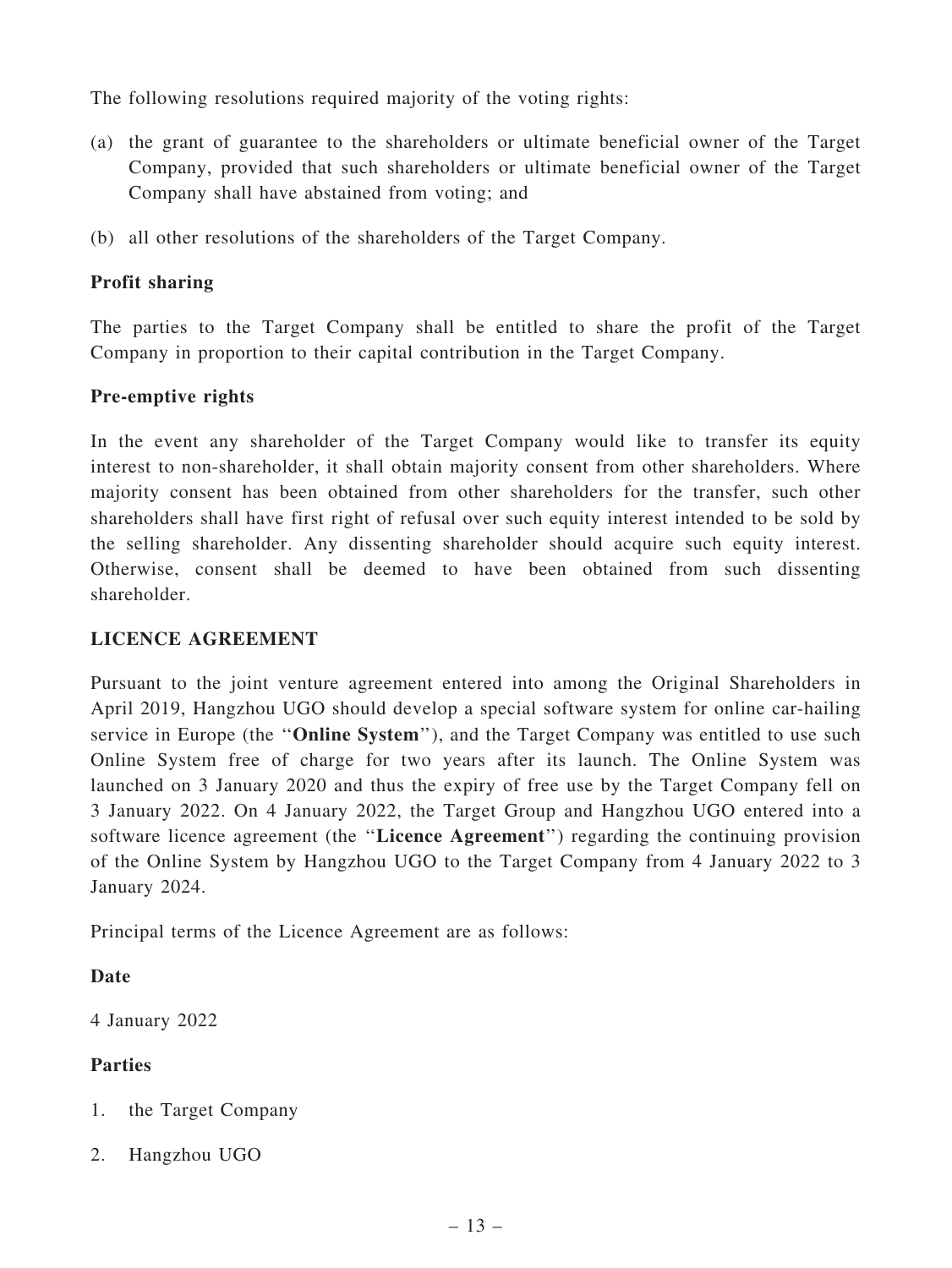### **Services**

Hangzhou UGO shall grant the Target Company the right to use the Online System. Such right is limited to the online car-hailing service in European market.

### Licence period

Two years, commencing from 4 January 2022 and ending on 3 January 2024

### Licence fee

The Target Company shall pay Hangzhou UGO a fee equivalent to the labour cost for maintenance of software application system incurred by Hangzhou UGO. Under the Licence Agreement, the aggregate licence fee payable by the Target Company to Hangzhou UGO per year shall not exceed RMB2,000,000 (equivalent to approximately HK\$2,340,000). In the event that the actual maintenance cost incurred by Hangzhou UGO for a year exceeds RMB2,000,000 (equivalent to approximately HK\$2,340,000), the parties thereto shall further negotiate payment terms regarding such amount.

The licence fee paid by the Target Company to Hangzhou UGO for the quarter ended 31 March 2022 was RMB356,000 (equivalent to approximately HK\$417,000).

The Directors (including the independent non-executive Directors) consider that the licence fee offered to the Target Company by Hangzhou UGO is no less favourable than that available from other independent third party suppliers on the same or similar services, and that the Licence Agreement was on normal commercial terms and was in the interests of the Independent Shareholders as a whole. Also, the Directors (including the independent nonexecutive Directors) consider the Licence Agreement was conducted in the ordinary and usual course of business of the Target Group.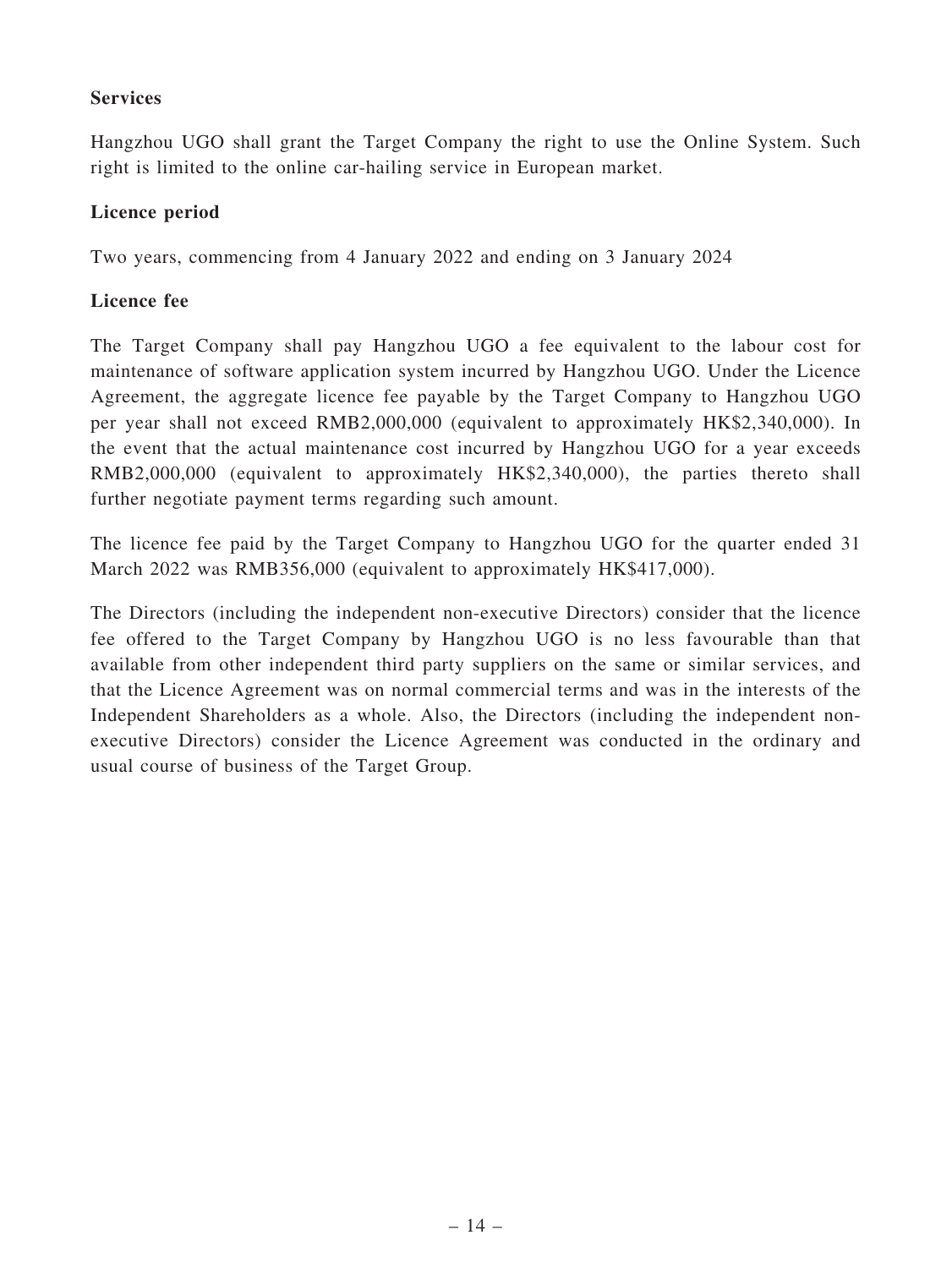# INFORMATION ON THE TARGET GROUP

The following illustrates the shareholding structure of the Target Group:

# As at the date of this announcement

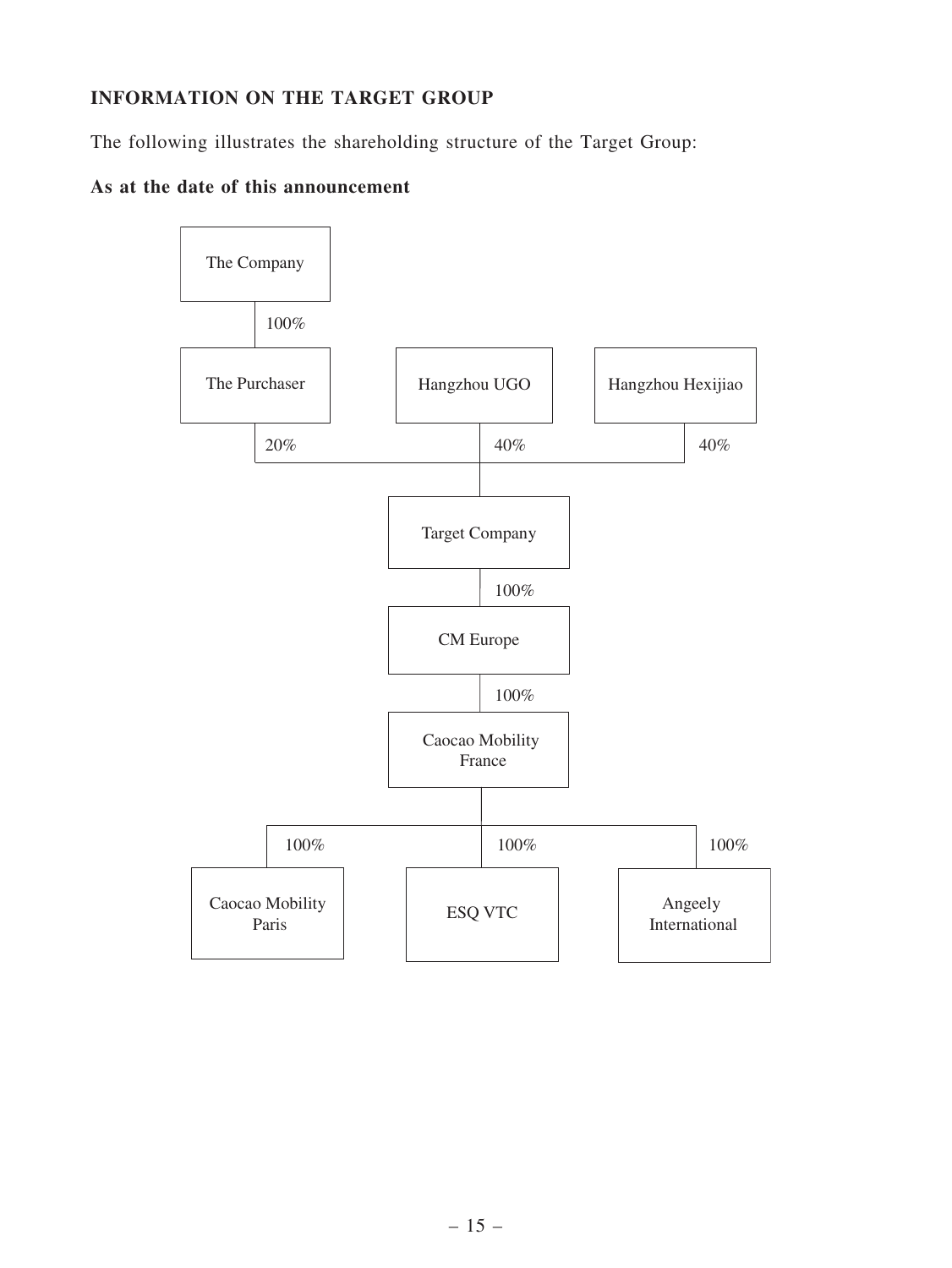Immediately after registration of the Sale and Purchase Agreement and the Capital Increase Agreement



\*Note: Hangzhou Hexijiao will exercise its voting rights in the same manner as the Purchaser may decide pursuant to the Concert Party Agreement.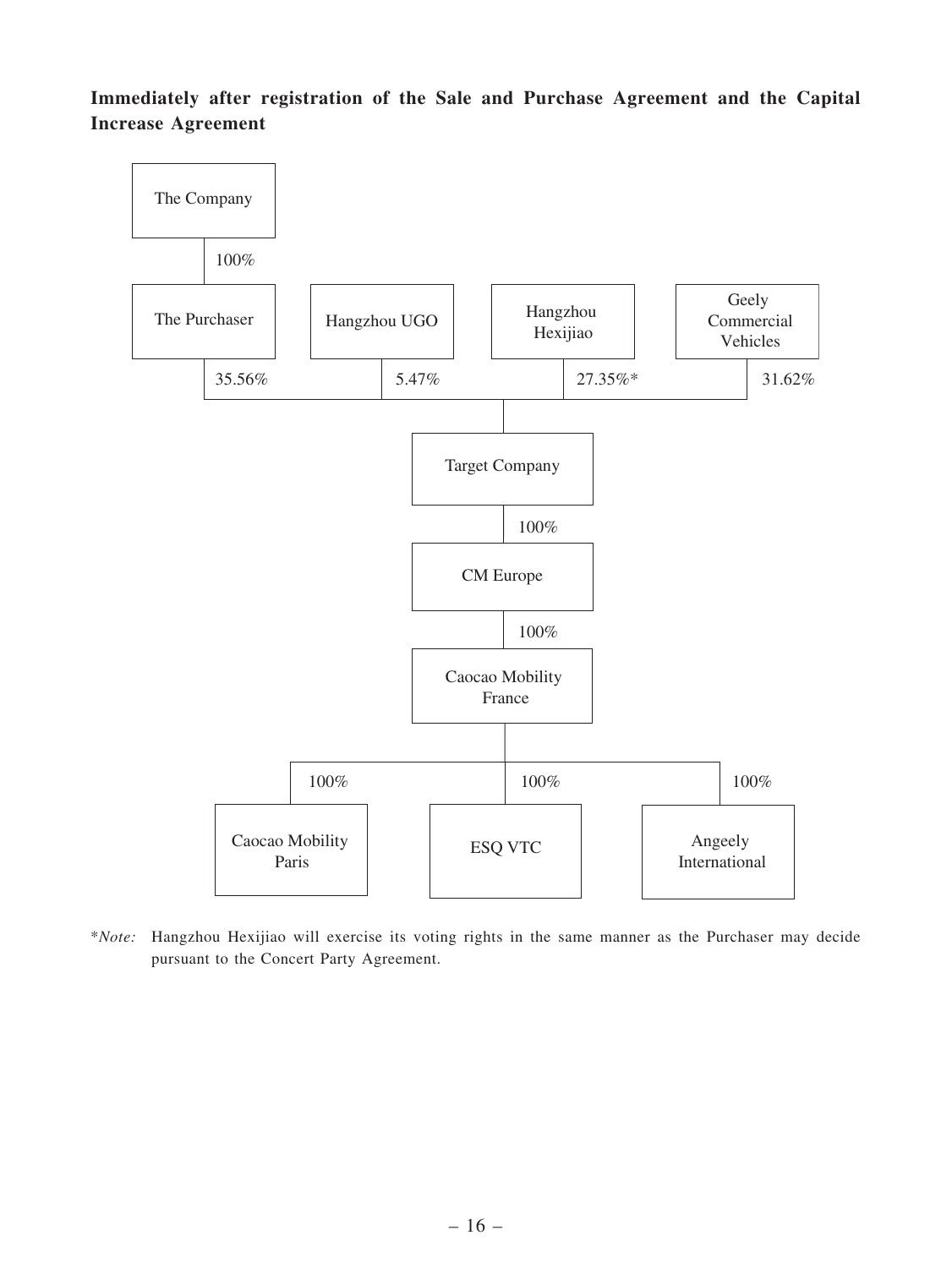### Consolidation of the Target Group

Upon registration of the Sale and Purchase Agreement and the Capital Increase Agreement with the SAIC, the Purchaser and Hangzhou Hexijiao shall become the Target Company's shareholders holding 35.56% and 27.35% respectively. As (i) the Purchaser has the right to nominate the majority of directors on the board of the Target Company; (ii) the Purchaser will hold 35.56% equity interest in the Target Company; and (iii) Hangzhou Hexijiao holding 27.35% equity interest in the Target Company will vote in the same manner as the Purchaser may decide pursuant to the Concert Party Agreement, the Target Company will be treated as a subsidiary of the Company for accounting purpose as the Board considers the Company will be able to control the Target Group. Accordingly, the results of the Target Group will be consolidated into the financial statements of the Company so long as the Concert Party Agreement is in force.

### Other information of the Target Group

The Target Company is a limited liability company established under the laws of the PRC on 26 April 2019. As at the date of this announcement, the Target Company is owned as to 20% by the Purchaser, as to 40% by Hangzhou UGO and as to 40% by Hangzhou Hexijiao. The Target Company is principally engaged in research and development of mobile and online applications, provision of transportation service and import and export of goods. The registered capital of the Target Company is RMB 80,000,000 (equivalent to approximately HK\$93,600,000) with an operation term of 30 years ending on 25 April 2039.

The Target Company has a wholly-owned subsidiary, CM Europe, which is a private company limited by shares incorporated under the laws of England and Wales. CM Europe is principally engaged in investment holding while different functions of online car hailing services being carried out by its subsidiaries as follows: (i) Caocao Mobility France, incorporated in France, is principally engaged in human resources, finance and marketing; (ii) Caocao Mobility Paris, incorporated in France, is principally engaged in customer service, online platform and App operation; (iii) ESQ VTC, incorporated in France, is principally engaged in driver management; and (iv) Angeely International, incorporated in France, is principally engaged in vehicle management.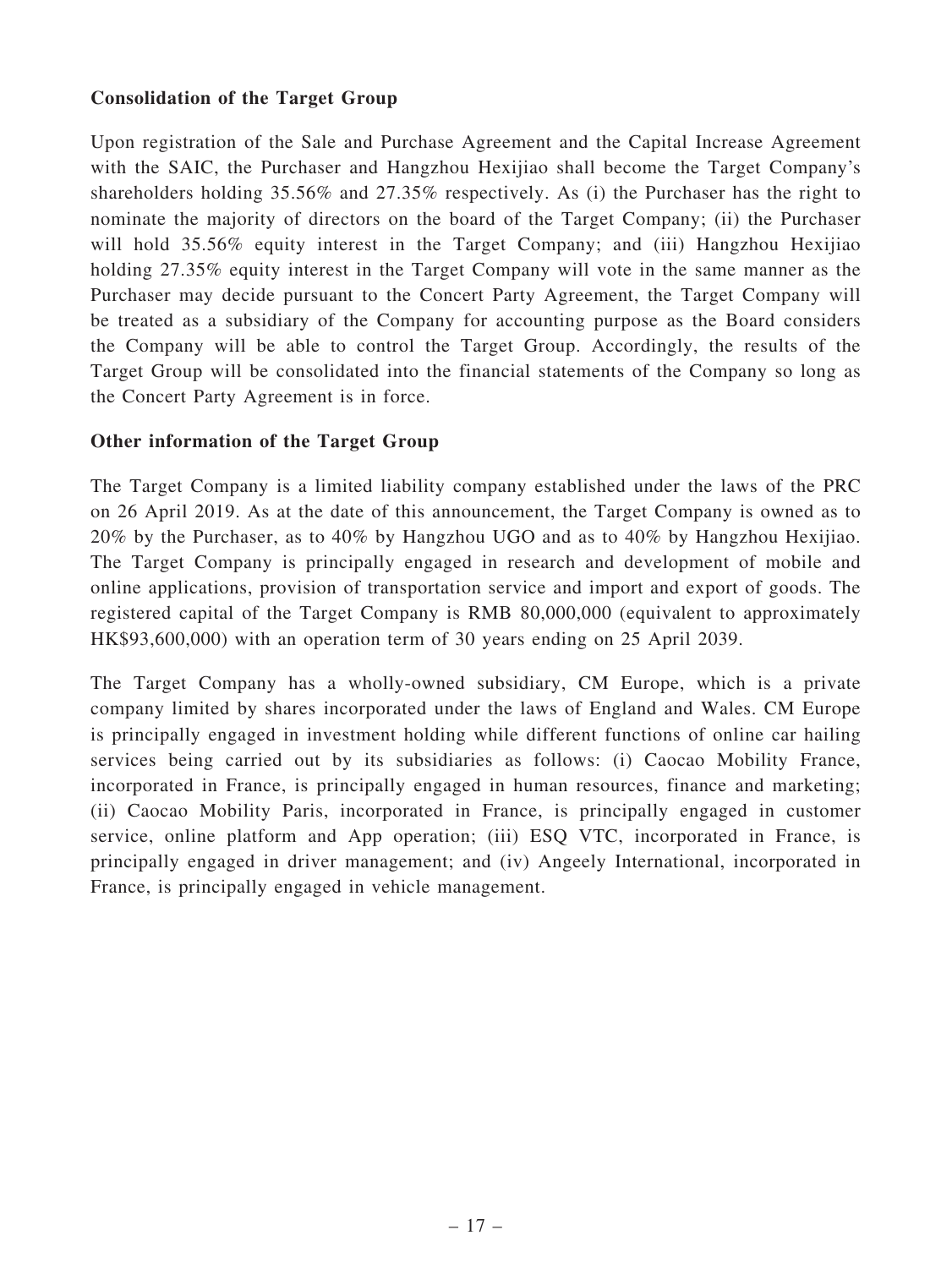Set out below is a summary of the unaudited consolidated financial information of the Target Group for each of the two years ended 31 December 2021, and the three months ended 31 March 2022, which was prepared in accordance with the French Financial Reporting Standards:

|                              | For the year ended |                | For the year ended For the period ended |
|------------------------------|--------------------|----------------|-----------------------------------------|
|                              | 31 December        | 31 December    | 31 March                                |
|                              | 2020               | 2021           | 2022                                    |
|                              | EUR'000            | <i>EUR'000</i> | <b>EUR'000</b>                          |
| Revenue                      | 703                | 2,170          | 943                                     |
| Loss before tax              | 5,711              | 6,570          | 1,514                                   |
| Loss after tax               | 5,711              | 6,573          | 1,514                                   |
|                              |                    |                | As at                                   |
|                              |                    |                | 31 March                                |
|                              |                    |                | 2022                                    |
|                              |                    |                | EUR'000                                 |
| Non-current assets (Note 1)  |                    |                | 19,845                                  |
| Current assets               |                    |                | 4,253                                   |
| Current liabilities (Note 2) |                    |                | 30,646                                  |
| Non-current liabilities      |                    |                |                                         |
| Net liabilities              |                    |                | 6,548                                   |

Note 1: Approximately 98% of the non-current assets represented the carrying amount of vehicles.

Note 2: Approximately 93% of the current liabilities represented the Loan from Geely Commercial Vehicles to the Target Group.

#### Series Pre-A funding of CM Europe

As at the date of this announcement, the Target Company holds all issued ordinary shares (the ''A Ordinary Shares'') of CM Europe. In May 2022, CM Europe, the Target Company (as warrantor) and the Investor entered into an agreement in relation to the Investor's subscription of series pre-A preferred shares (the ''Series Pre-A Preferred Shares'') of CM Europe at the aggregate subscription price of GBP 2,509,280 (equivalent to approximately HK\$24,800,000). The Investor together with its ultimate beneficial owners are, to the best of the Directors' knowledge, information and belief having made all reasonable enquiries, third parties independent of the Group and its connected persons. To the best knowledge of the Company, the Investor is principally engaged in investment holding. As at the date of this announcement, the Investor has yet injected the subscription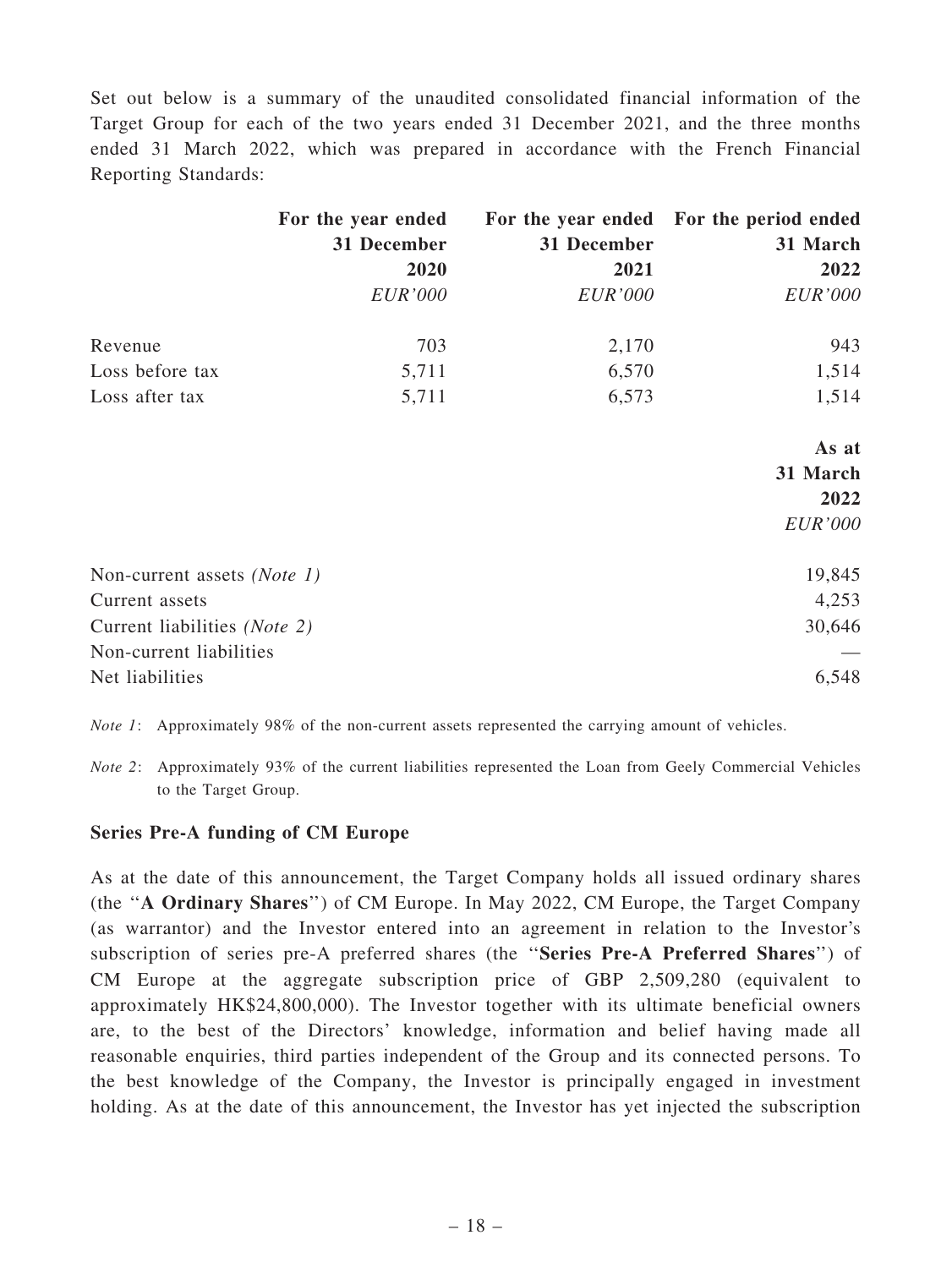consideration and no Series Pre-A Preferred Share has been issued. Upon the issue of Series Pre-A Preferred Shares, the Target Company will hold 95% and the Investor will hold 5% of the total issued equity securities of CM Europe.

CM Europe, the Target Company and the Investor also entered into the CM Europe Shareholders' Agreement, pursuant to which, among other things, the Investor has the following special rights and restrictions as shareholder of CM Europe:

- (i) Voting Rights: each Series Pre-A Preferred Shares confers on its holder the right to 1 vote at any general meetings of all shareholders of CM Europe;
- (ii) *Lock-up*: save for permitted transfer in compliance with the CM Europe Shareholders' Agreement, the Investor shall not transfer any CM Europe Shares prior to the 6th anniversary of the relevant subscription completion;
- (iii) Capitalisation: the Investor shall be issued new Series Pre-A Preferred Shares by capitalisation of CM Europe's reserves upon completion of capitalisation of the Advance, such that its holding in the total equity securities of CM Europe can be maintained at 5%;
- (iv) Initial public offering and liquidity: CM Europe shall use its reasonable best efforts to consummate a qualified initial public offering (the ''Qualified IPO'') on or before 1 January 2027:
	- (a) in case of an initial public offering, the parties undertake to take all appropriate measures to achieve an allocation of the Proceeds (as defined below) or of the listed shares consistent with the terms of the Preference Principles (as defined below),
	- (b) should there have been no Qualified IPO or sale of 100 % of CM Europe Shares or should the equity securities held by the Investor not have been sold by 1 January 2028 (the ''Liquidity Date''), the Investor shall be entitled to require either that CM Europe be sold, or listed if the market conditions allow so. The Investor shall be entitled to freely transfer its CM Europe Shares to any financial investor in a bona fide transaction with no restriction whatsoever from the Liquidity Date;
- (v) Investor's option to sell: the Target Company undertakes, within 6 months from the occurrence of a material adverse change event or from the Liquidity Date when the Investor still hold CM Europe Shares, to buy at the Investor's request (the ''Sell Option''), all the equity securities the Investor owns at the date of exercise of such Sell Option, at an option price for each CM Europe Shares equivalent to: the lower price between (a) the Series Pre-A Preferred Shares issue price (ie, GBP5.3364 (equivalent to approximately HK\$52.67)) yearly increased by (1) 5% or by (2) the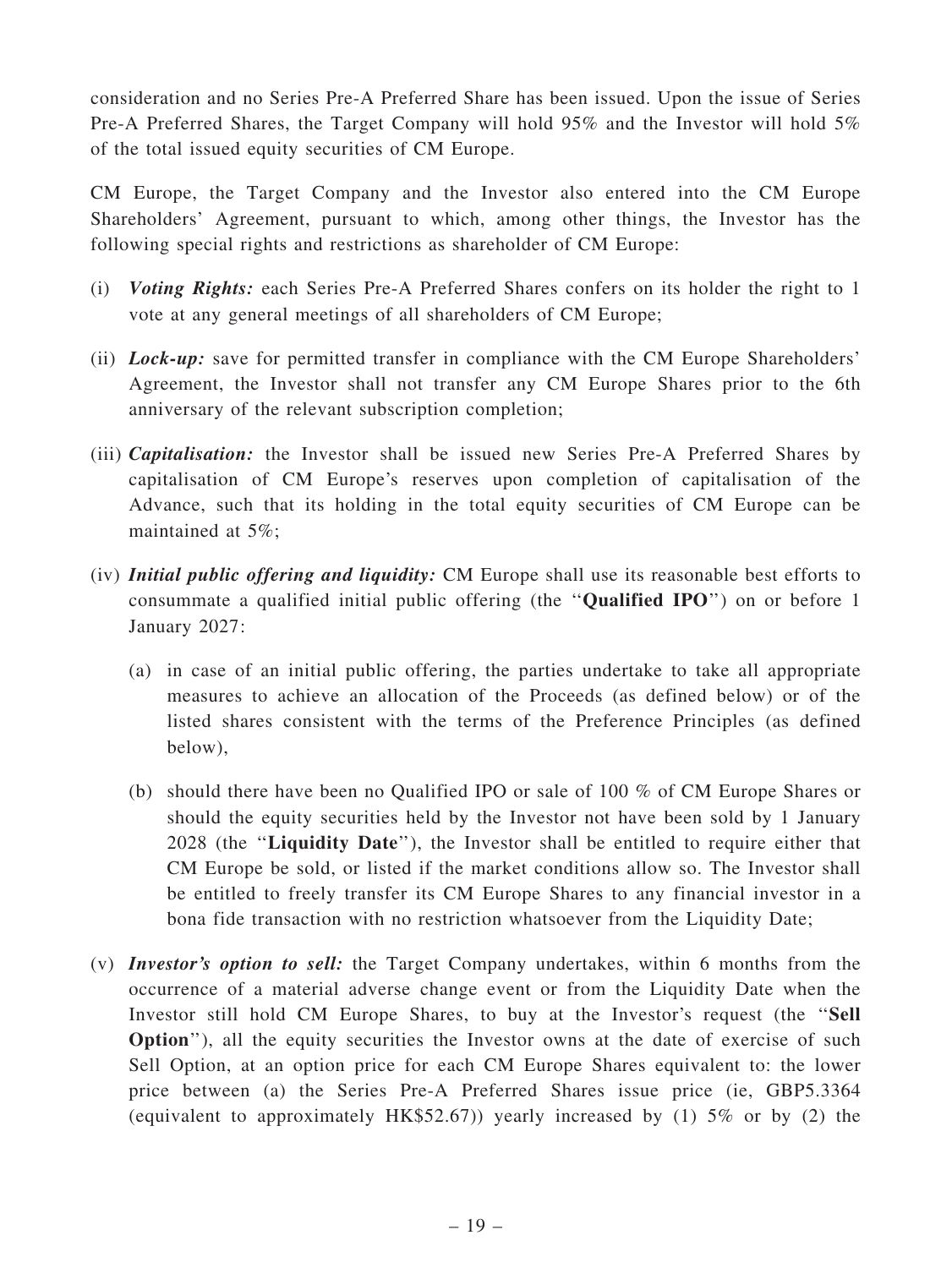applicable 3 months EURIBOR rate for the considered year plus 500 basis points, whichever rate is the highest for the considered year, yearly accrued, and (b) its fair market value;

- (vi) **Right of first refusal:** if the Target Company proposes to make a transfer or receives an unsolicited proposal to make a transfer, the Investor shall be entitled to purchase all or any part of its proportional entitlement to the transfer shares, and more transfer shares in the event other investors (if any) do not exercise the right of first refusal;
- (vii) Proportional tag along right: if the Target Company proposes to transfer any CM Europe Shares to any third party, the Investor shall have the right to require the proposed transferee to purchase a proportional number of CM Europe Shares the Investor holds;
- (viii) Full tag along right: if the Target Company proposes to transfer any CM Europe Shares which will result in a change in control of CM Europe, the Investor shall have the right to require the proposed transferee to purchase all of its equity securities held by the Investor;
- (ix) **Drag along rights:** if the Target Company proposes to transfer any CM Europe Shares that equal to or greater than 90% of all issued CM Europe Shares to a third party, the Target Company may cause all other CM Europe shareholders to sell and transfer all CM Europe Shares held by them to the transferee. Where the selling price per CM Europe Share is lower than either (a) the adjusted Series Pre-A Issue Price for the considered year as increased yearly by 5% or the applicable 3 months EURIBOR rate for the considered year plus 500 basis points, whichever is higher) or (b) where shown not to be an arm's length transfer through an independent comparability analysis, the fair market value (the "Uplift"), the Target Company shall pay to the Investor an amount equal to the difference between the selling price per CM Europe Share and the Uplift;
- $(x)$  Anti-dilution protection: in the event of new issue at a share price less than the Series Pre-A Issue Price (a "Qualifying Issue"), CM Europe shall issue to the Investor such number of new Series Pre-A Preferred Shares to be paid up by capitalisation of available reserves of CM Europe to the extent possible and lawful, then in cash at par and the entitlement of the Investor shall be increased by adjustment so that it shall be in no worse position than if it had not been so subscribed at par, the Investor shall also be subject to adjustment in the event of any bonus issue;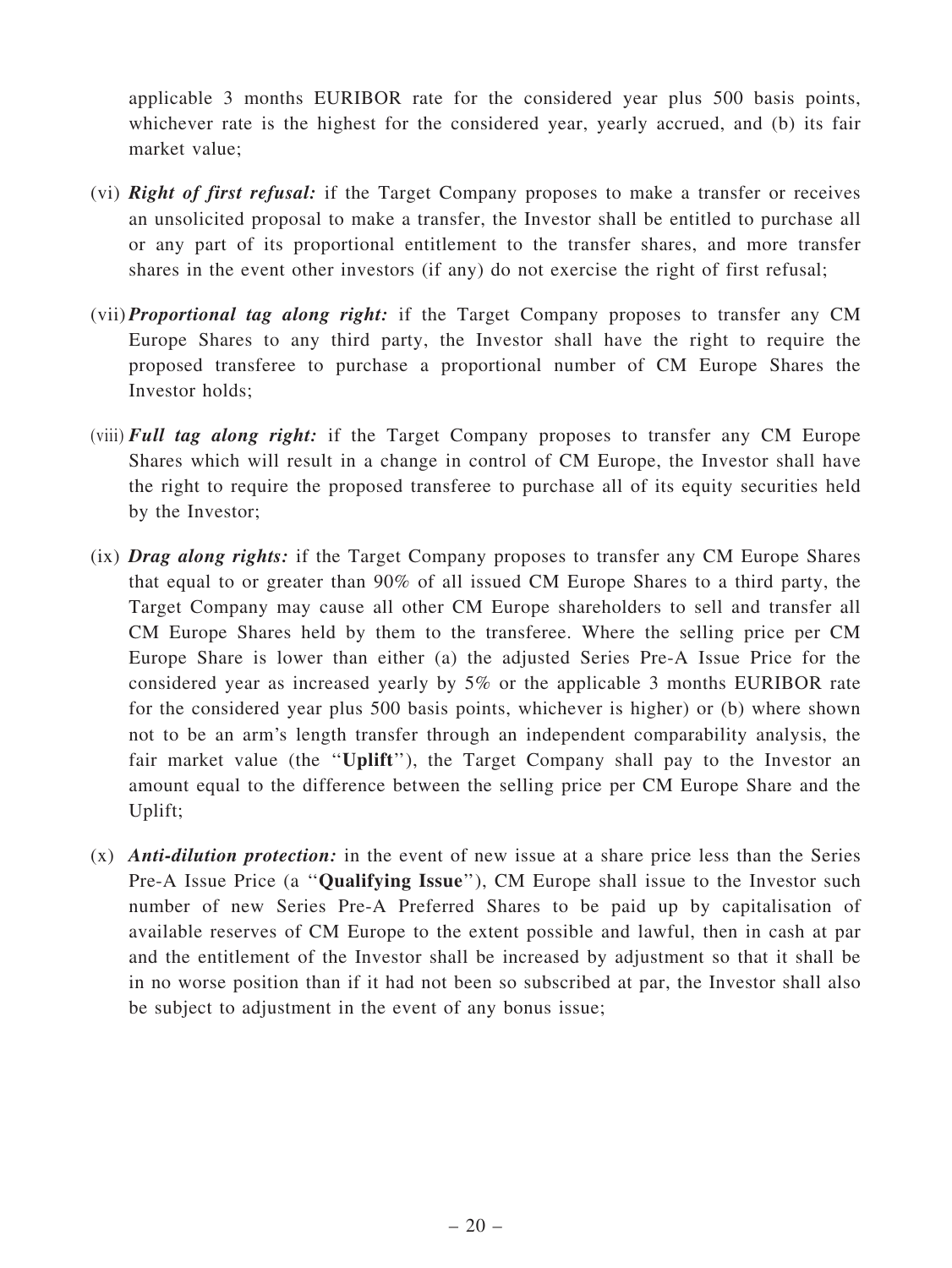- (xi) Sale of CM Europe: in case of any sale triggering a change of control of CM Europe, the total sale price (the ''Proceeds'') payable to the selling shareholders shall be allocated as follows (the ''Preference Principles''):
	- (a) first among the selling Series Pre-A Preferred Shares shareholders pro rata and up to an amount equal to the Series Pre-A Issue Price (less any declared and paid dividends, plus any declared but unpaid dividends) per Series Pre-A Preferred Shares,
	- (b) then among the selling A Ordinary Shares shareholders pro rata to the number of A Ordinary Shares sold by them and up to an amount equal to the Series Pre-A Issue Price (less any declared and paid dividends, plus any declared but unpaid dividends) per such share,
	- (c) then among all the selling shareholders pro rata to the CM Europe Shares sold;

If the Proceeds are paid in part in cash and in part in assets, the Proceeds paid in cash shall be allocated to the selling Series Pre-A Preferred Shares shareholders in priority up to an amount equal to the Series Pre-A Issue Price per Series Pre-A Preferred Share, then the allocation of Proceeds shall apply according to the above order with no distinction to the nature of payment (in cash or in assets/shares);

- $(xii)$  Contribution or merger of CM Europe: in case of a contribution of CM Europe Shares or a merger of CM Europe, triggering a change of control of CM Europe, the shares newly issued to the shareholders by the corporation benefiting from the contribution or the surviving corporation in exchange for the CM Europe Shares would be allocated mutatis mutandis according to the Preference Principles;
- $(xii)$  *Liquidation:* in the event of any dissolution, liquidation or winding up of CM Europe, the net assets available, if any, after repayment of CM Europe's creditors as well as of the par value of each CM Europe Share, shall be allocated in accordance with the Preference Principles;
- (xiv) Sale of all or substantially all of CM Europe's properties or assets: in case of a sale of all or substantially all of CM Europe's properties or assets, or sale or licensing of all or substantially all of the intellectual property rights owned by CM Europe, the shareholders of CM Europe shall ensure the net proceeds of such liquidation available for distribution to the shareholders of CM Europe be distributed in accordance with the Preference Principles.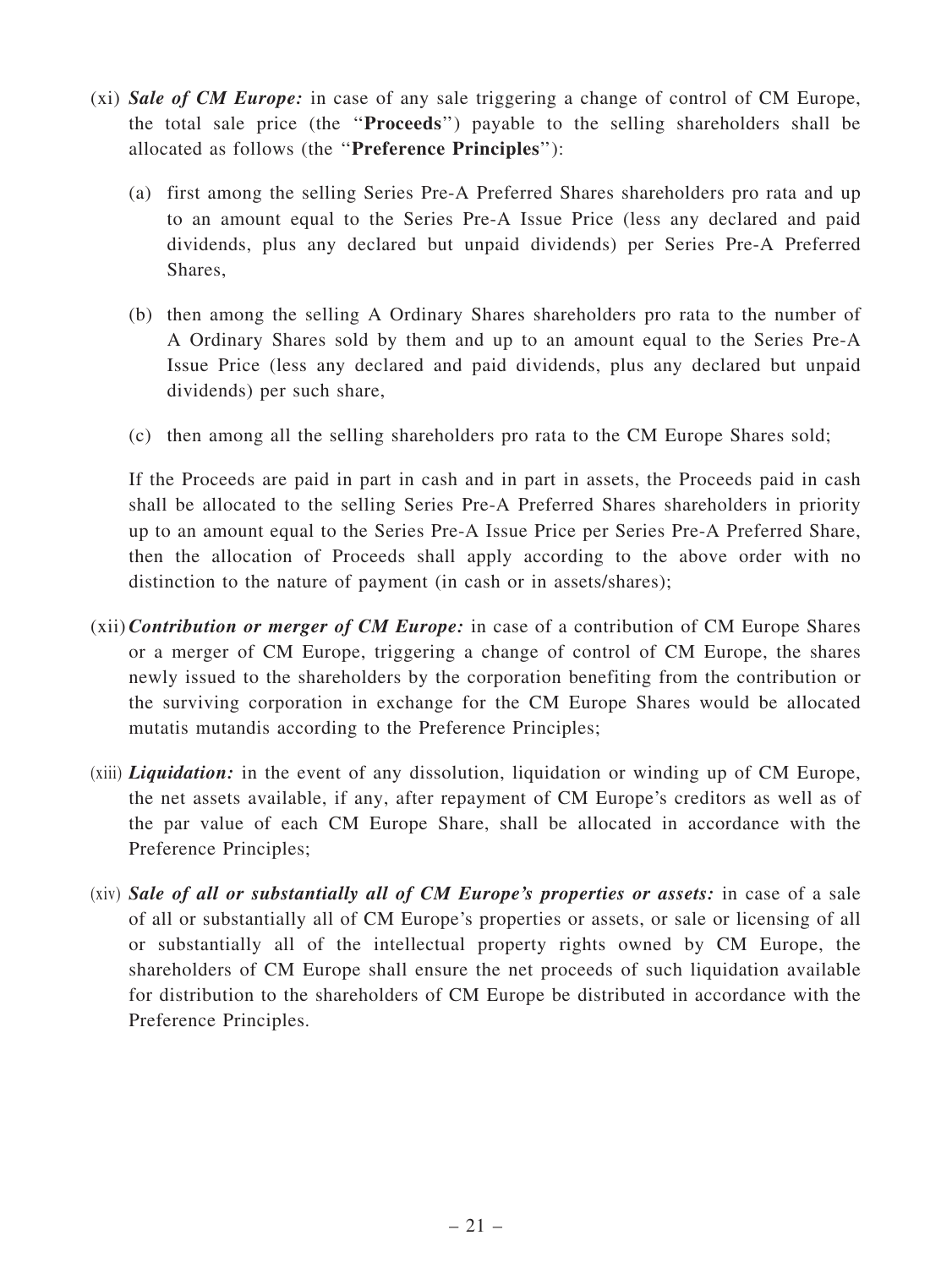### REASONS FOR AND BENEFIT OF THE ACQUISITION

The Group is principally engaged in research and development and production of lithiumion powered batteries for new energy vehicle, provision of electric bicycle battery sharing service in the PRC and investment in mineral resources exploration and development in Brazil.

The Target Group is principally engaged in the business of online car-hailing services and related services in Europe. The Target Group owns approximately 300 LEVC TX range extended electric vehicles which are capable of zero-emission transport. Through employee drivers, vehicle leasing drivers and affiliated drivers, the Target Group launched an online car-hailing service under the brand ''CaoCao'' in Paris, France in January 2020.

The Target Group offers online car-hailing service through a user-friendly Caocao mobile App, as well as the iconic LEVC TX which has low carbon emission, been equipped with panoramic roof and wheelchair passenger-friendly feature, etc. The service was widely welcomed by citizens, travelers, companies and wheelchair passengers in Paris.

In May 2022, the online car-hailing service expanded to Nice and Cannes in France. The Target Group plans to further expand its online car-hailing service to other countries and major cities in Europe gradually.

In May 2022, the Target Group had 406,000 downloaded users and 127,000 registered users respectively. Online car-hailing service was provided through 237 drivers, among whom 80 were employee drivers. The iconic LEVC TX also provides a movable advertising board. The Target Group has provided advertising service to world renowned brands such as Huawei Honor, Chanel and Burberry, etc.

Sharing economy, intelligent mobility, etc. is a long-term common direction of the global automotive industry. Accordingly, their popularity will gradually increase and may eventually become the mainstream travel pattern, as their potential market and economic scale are huge. France and other European countries have also accelerated the tightening of carbon emissions, which is beneficial to the business development of the Target Group (where all service vehicles are new energy vehicles) in France and other European countries in the future. The Acquisition will enable the Company to seize this historical opportunity and create value for the Shareholders. In view of the growing demand of online car-hailing service in Europe, the Group plans to re-brand the Target Group within 18 months after completion of the Sale and Purchase Agreement, and will cease to operate under the brand of "Caocao".

Based on the above, the Directors (including the independent non-executive Directors) consider that the terms of Acquisition (including the transactions contemplated under the Sale and Purchase Agreement, the Capital Increase Agreement and the Concert Party Agreement) are on normal commercial terms and are fair and reasonable, the entering into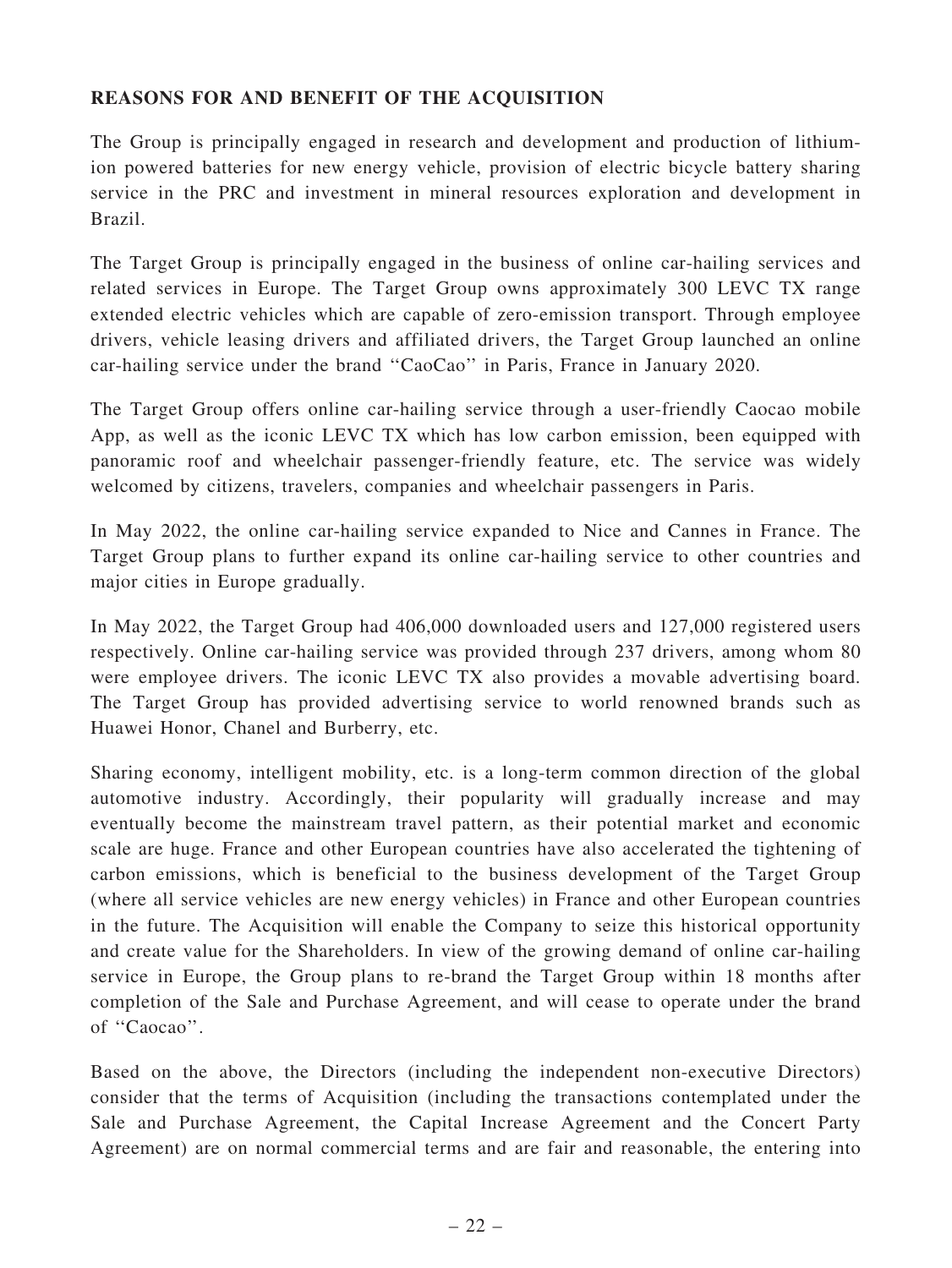of the Sale and Purchase Agreement, the Capital Increase Agreement and the Concert Party Agreement is conducted in the ordinary and usual course of business of the Group and is in the interests of the Company and the Independent Shareholders as a whole.

# GEM LISTING RULES IMPLICATIONS

As at the date of this announcement, Mr. Li, together with companies controlled by him, is interested in 1,953,739,675 Shares, representing approximately 19.83% of the issued share capital of the Company. Hangzhou UGO is a close associate of Mr. Li pursuant to the GEM Listing Rules. Accordingly, Hangzhou UGO is a core connected person of the Company under the GEM Listing Rules and the Acquisition constitutes a connected transaction for the Company under Chapter 20 of the GEM Listing Rules. As the highest applicable percentage ratio in respect of the Acquisition exceeds 0.1% but is less than 5%, the Acquisition is subject to the reporting and announcement requirements but exempt from the independent Shareholders' approval requirement under the GEM Listing Rules.

As Hangzhou UGO is regarded as a core connected person of the Company, the Licence Agreement shall constitute a continuing connected transaction for the Company under Chapter 20 of the GEM Listing Rules upon registration of the Sale and Purchase Agreement and the Capital Increase Agreement, and upon the Concert Party Agreement having become effective. However, since the annual amount payable under the Licence Agreement falls under the de-minimis category of connected transactions under Chapter 20 of the GEM Listing Rules, and it was signed prior to the date of the Sale and Purchase Agreement, the Licence Agreement will not be subject to any announcement or independent shareholders' approval requirements. The Group will comply in full with all reporting, announcement, and if applicable, independent Shareholders' approval requirements under Chapter 20 of the GEM Listing Rules upon any variation or renewal of the Licence Agreement by the Target Group.

Mr. Liu Jian, an executive Director, is currently taking position in companies in which Mr. Li has controlling interests. In order to avoid the perception of a conflict of interest, Mr. Liu Jian has abstained from voting on the Board resolutions in relation to the Acquisition (including the Sale and Purchase Agreement, the Capital Increase Agreement and the Concert Party Agreement and the transactions contemplated thereunder). To the best of the Director's knowledge, information and belief, having made all reasonable enquiries, save as disclosed, no other Director has a material interest in the Acquisition (including the transactions contemplated under the Sale and Purchase Agreement, the Capital Increase Agreement and the Concert Party Agreement) and therefore no other Director is required to abstain from voting on the Board resolutions in relation to the Acquisition (including the Sale and Purchase Agreement, the Capital Increase Agreement and the Concert Party Agreement and the transactions contemplated thereunder).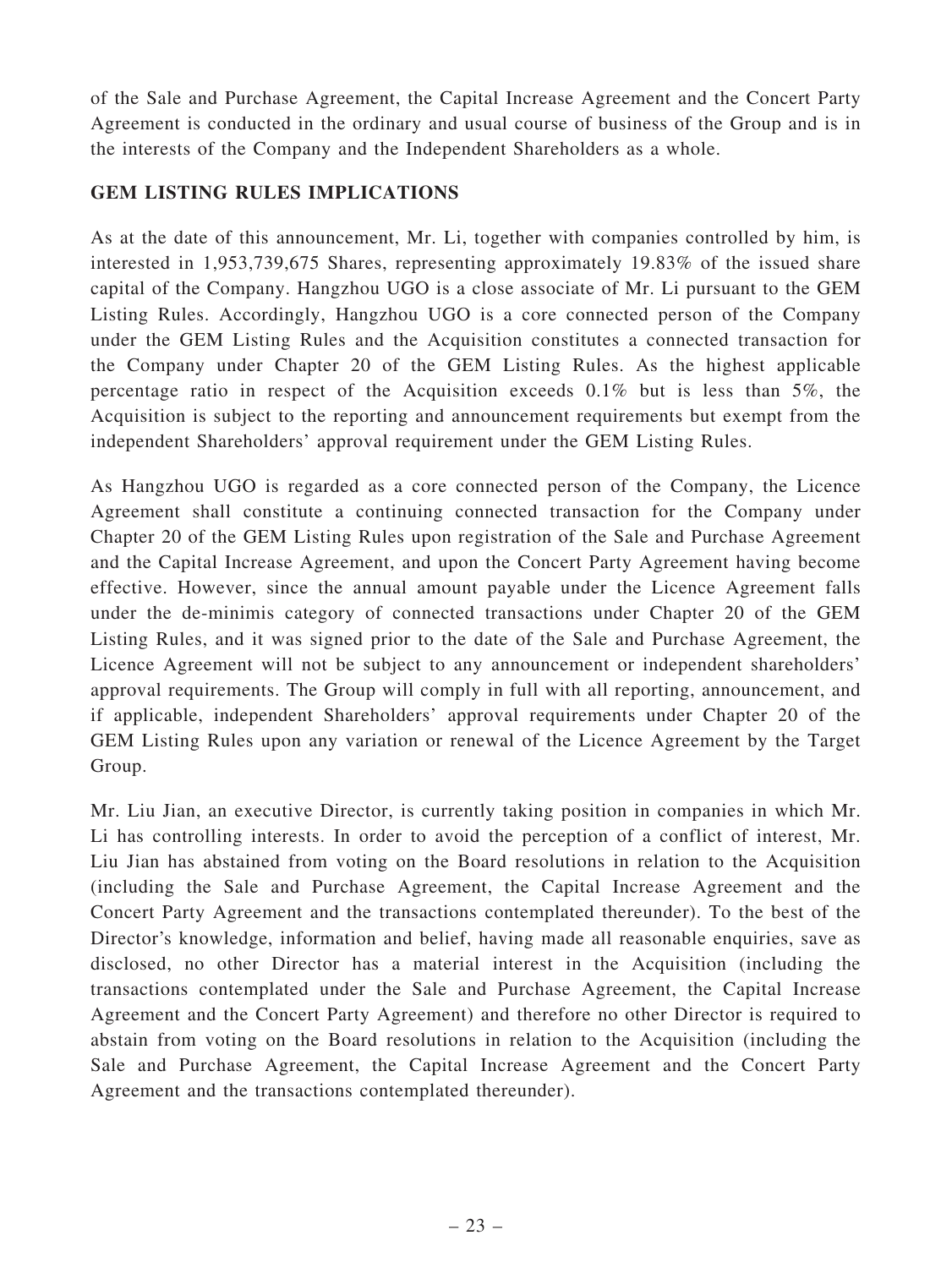As completion to the Acquisition is subject to the fulfilment of the conditions precedent, the Acquisition may or may not proceed. Shareholders and potential investors of the Company should exercise caution when dealing in the Shares or any securities of the Company.

### **DEFINITIONS**

In this announcement, unless the context otherwise requires, the following expressions have the following meanings:

| "Acquisition"                   | the proposed acquisition of the Sale Interest by the<br>Purchaser from Hangzhou UGO pursuant to the Sale and<br>Purchase Agreement, whereby upon registration of the Sale<br>Agreement and the Capital<br>Purchase<br>and<br>Increase<br>Agreement with the SAIC, the Purchaser shall increase its<br>interests in the Target Company from 20% to 35.56% |
|---------------------------------|----------------------------------------------------------------------------------------------------------------------------------------------------------------------------------------------------------------------------------------------------------------------------------------------------------------------------------------------------------|
| "Articles of Association"       | the articles of association of the Target Company, as<br>amended from time to time                                                                                                                                                                                                                                                                       |
| "associate(s)"                  | has the meaning ascribed to it under the GEM Listing Rules                                                                                                                                                                                                                                                                                               |
| "Board"                         | the board of the Directors                                                                                                                                                                                                                                                                                                                               |
| "Business Day(s)"               | a day (other than Saturday, Sunday or public holiday) on<br>which commercial banks in the PRC are open for general<br>banking business                                                                                                                                                                                                                   |
| "Capital Increase"              | the increase in the capital in the Target Company by<br>capitalisation of the Loan whereupon Geely Commercial<br>Vehicles shall become a shareholder of the Target Company<br>pursuant to the terms of the Capital Increase Agreement                                                                                                                    |
| "Capital Increase<br>Agreement" | the capital increase agreement dated 10 June 2022 entered<br>into among the Original Shareholders, Geely Commercial<br>Vehicles and the Target Company in relation to the Capital<br>Increase                                                                                                                                                            |
| "Company"                       | Honbridge Holdings Limited, a company incorporated in the<br>Cayman Islands with limited liability and the issued Shares<br>of which are listed on GEM                                                                                                                                                                                                   |
| "connected person(s)"           | has the meaning ascribed to it under the GEM Listing Rules                                                                                                                                                                                                                                                                                               |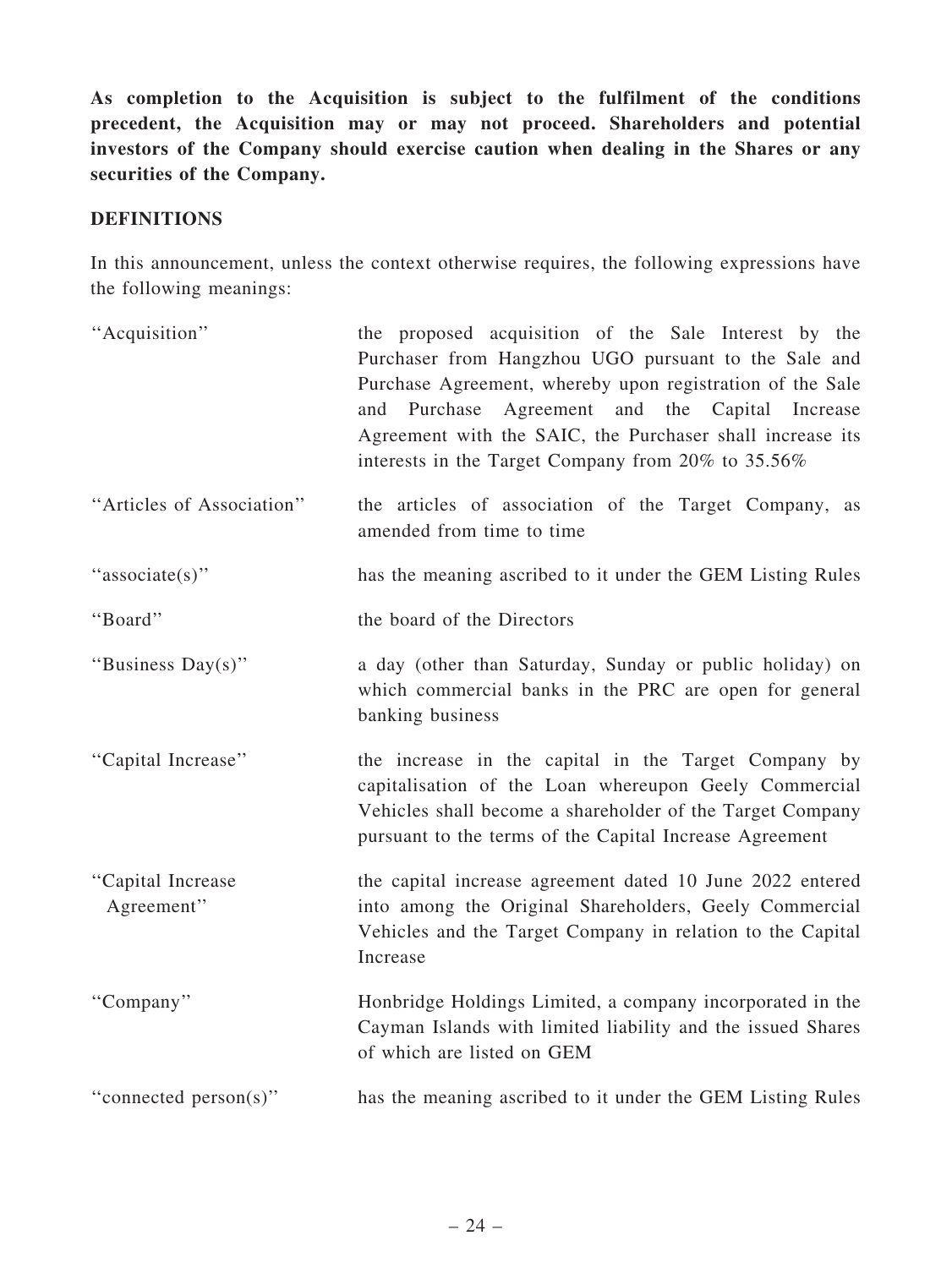| "Consideration"                        | consideration of RMB25,600,000 (equivalent<br>the<br>to<br>approximately HK\$30,000,000) for the sale and purchase of<br>the Sale Interest under the Sale and Purchase Agreement                                                                                                 |
|----------------------------------------|----------------------------------------------------------------------------------------------------------------------------------------------------------------------------------------------------------------------------------------------------------------------------------|
| "CM Europe"                            | Caocao Mobility Europe Limited, a company incorporated<br>in England and Wales                                                                                                                                                                                                   |
| "CM Europe Shareholders"<br>Agreement" | the shareholders' agreement entered into among the Target<br>Company, CM Europe and the Investor in relation to<br>shareholders' rights of CM Europe in May 2022                                                                                                                 |
| "Director(s)"                          | the director(s) of the Company                                                                                                                                                                                                                                                   |
| "Geely Commercial<br>Vehicles"         | 浙江吉利新能源商用車集團有限公司 (Zheijiang Geely New<br>Energy Commercial Vehicles Group Co., Ltd.*), a company<br>established in the PRC                                                                                                                                                       |
| "GEM"                                  | the GEM of the Stock Exchange                                                                                                                                                                                                                                                    |
| "GEM Listing Rules"                    | the Rules Governing the Listing of Securities on GEM                                                                                                                                                                                                                             |
| "Group"                                | the Company and its subsidiaries                                                                                                                                                                                                                                                 |
| "Hangzhou Hexijiao"                    | 杭州禾曦嬌科技有限公司 (Hangzhou Hexijiao Technology<br>Company Limited*), a company established in the PRC                                                                                                                                                                                 |
| "Hangzhou UGO"                         | 杭州優行科技有限公司 (Hangzhou UGO Technology Company<br>Limited*), a company established in the PRC                                                                                                                                                                                       |
| "Hong Kong"                            | the Hong Kong Special Administrative Region of the PRC                                                                                                                                                                                                                           |
| "Independent Shareholders"             | Shareholders other than Mr. Li and his associates                                                                                                                                                                                                                                |
| "Investor"                             | DUF MOB SARL, a company incorporated in Luxembourg                                                                                                                                                                                                                               |
| "Loan"                                 | the loan in the principal amount of RMB200,000,000<br>(equivalent to approximately HK\$234,000,000) owing by<br>the Target Company to Geely Commercial Vehicles under<br>the Loan Agreement                                                                                      |
| "Loan Agreement"                       | the loan agreement dated 26 June 2019 entered into<br>between Geely Commercial Vehicles and the Target<br>Company in relation to the grant of the Loan by Geely<br>Commercial Vehicles to the Target Company for a term of<br>three years, which was interest-free and unsecured |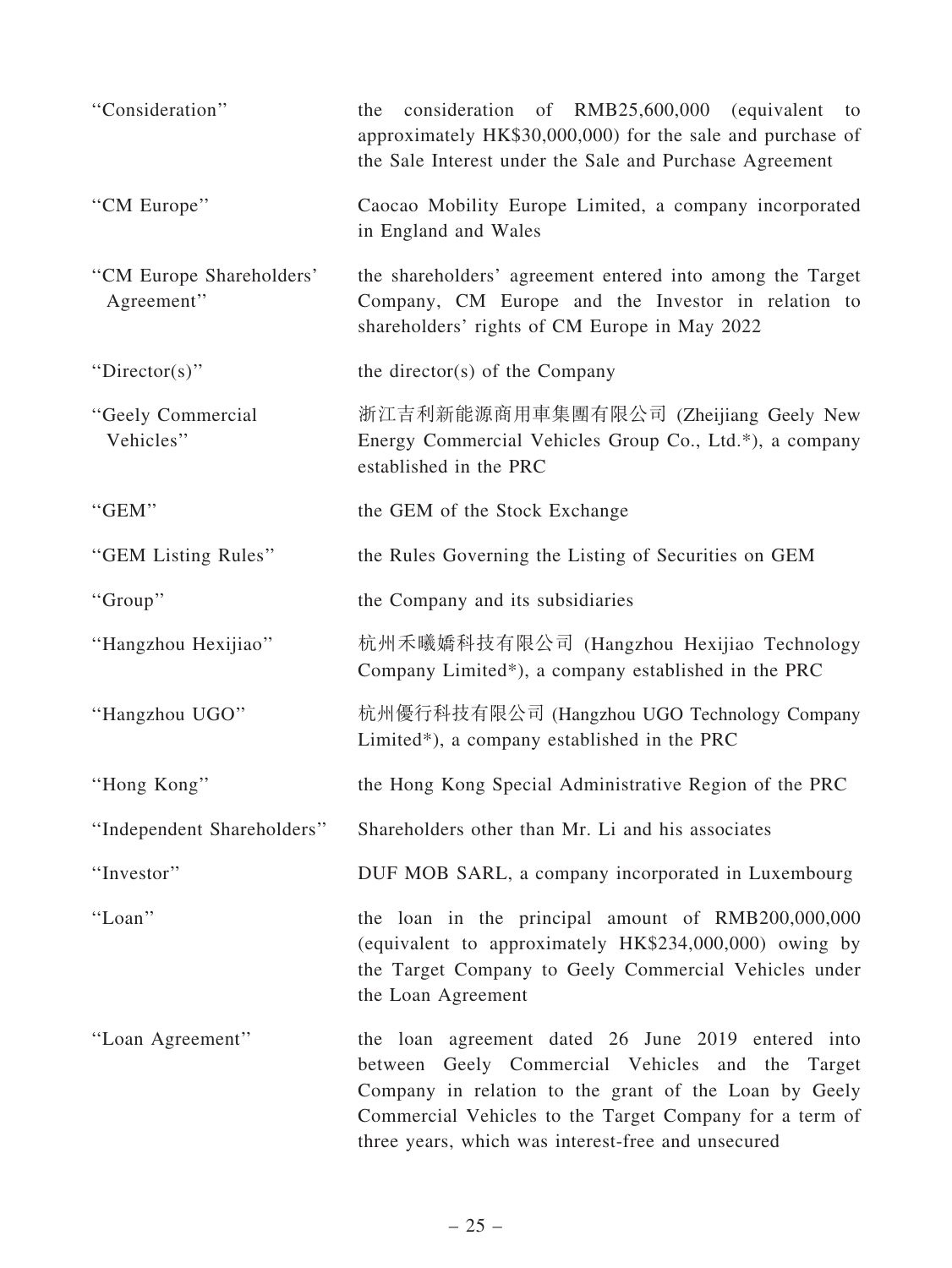| "Mr. Li"                          | Mr. Li Shufu, a substantial Shareholder who, together with<br>companies controlled by him, is interested in approximately<br>19.83% of the issued share capital of the Company as at the<br>date of this announcement |
|-----------------------------------|-----------------------------------------------------------------------------------------------------------------------------------------------------------------------------------------------------------------------|
| "Original Shareholders"           | the Purchaser, Hangzhou UGO and Hangzhou Hexijiao                                                                                                                                                                     |
| "PRC"                             | the People's Republic of China (excluding Hong Kong, the<br>Macau Special Administrative Region of the PRC and<br>Taiwan for the purpose of this announcement)                                                        |
| "Purchaser"                       | Honbridge Technology Limited 洪橋科技有限公司, a<br>wholly-owned subsidiary of the Company incorporated in<br>the British Virgin Islands                                                                                      |
| "SAIC"                            | State Administration for Industry and Commerce of the<br>PRC (國家工商行政管理總局)                                                                                                                                             |
| "Sale and Purchase"<br>Agreement" | the sale and purchase agreement dated 10 June 2022 entered<br>into between the Purchaser, Hangzhou UGO and Hangzhou<br>Hexijiao in relation to the Acquisition                                                        |
| "Sale Interest"                   | RMB25,600,000 (equivalent to approximately HK\$30,000,000)<br>of the registered capital of the Target Company                                                                                                         |
| "Share $(s)$ "                    | ordinary share(s) in the share capital of the Company                                                                                                                                                                 |
| "Shareholder(s)"                  | holder(s) of the Shares                                                                                                                                                                                               |
| "Stock Exchange"                  | The Stock Exchange of Hong Kong Limited                                                                                                                                                                               |
| "Target Company"                  | 吉行國際科技有限公司<br>(Jixing International Technology<br>Co., Ltd*), a company established in the PRC                                                                                                                        |
| "Target Group"                    | the Target Company and its subsidiaries                                                                                                                                                                               |
| "EUR"                             | Euro, the lawful currency of the European Union                                                                                                                                                                       |
| "GBP"                             | Pound Sterling, the lawful currency of the United Kingdom                                                                                                                                                             |